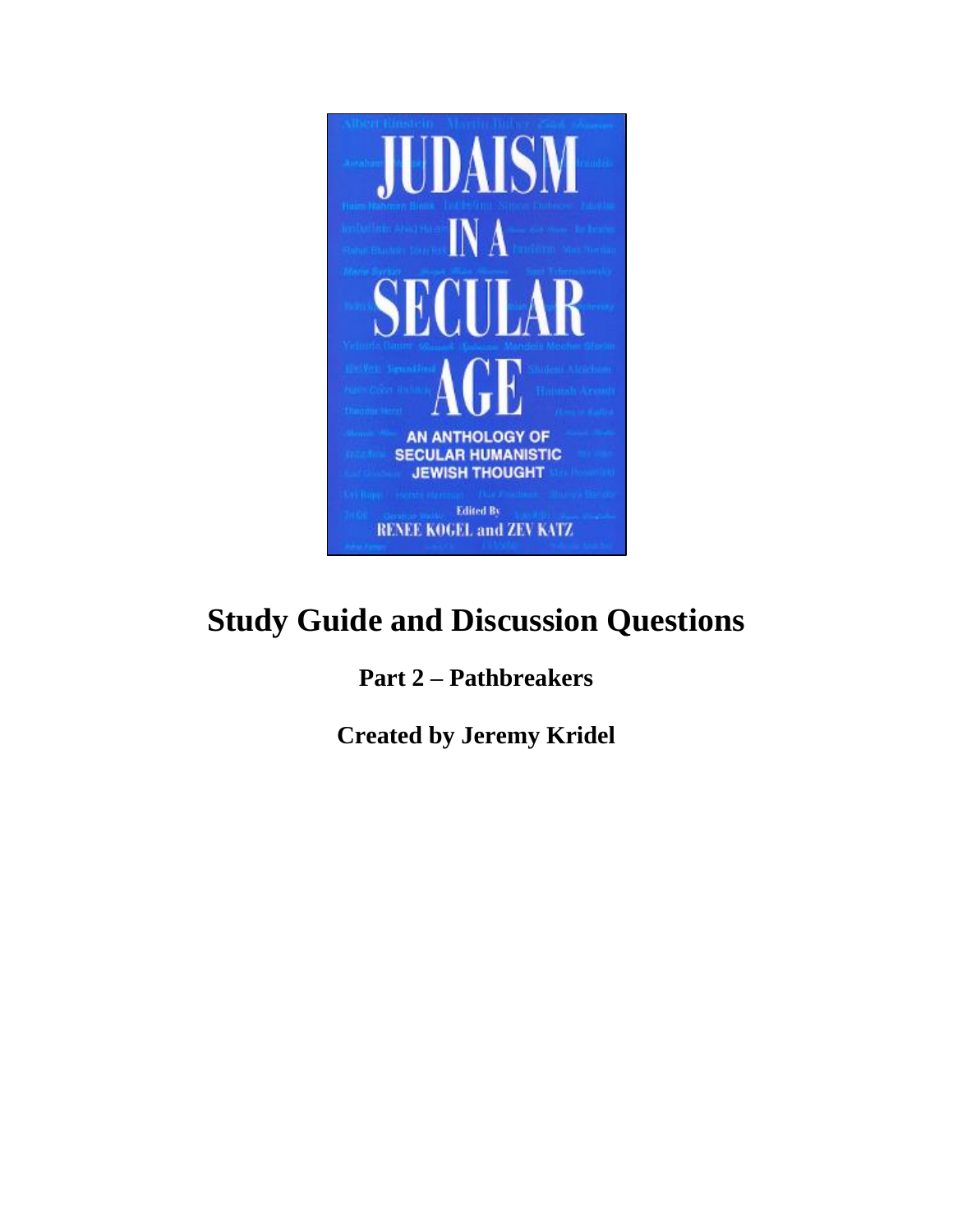#### **STUDY GUIDE: SIMON DUBNOW**

#### **The Man and His Times:**

Simon Dubnow was born in Mstsislaw, in the Russian Pale of Settlement, in 1860. In his youth, he received a traditional Jewish education, studying in *heder* and *yeshiva* settings.

By the time of Dubnow's thirteenth birthday, the Russian government had established Jewish schools that used Russian as the language of instruction. Attending such schools would, together with passing entrance examinations, allow Jewish men to enroll in Russian universities. Dubnow persuaded his parents to allow him to attend one of these schools. In 1881, anarchists assassinated Russian Tsar Alexander II. Responding to this event, in 1882 Russian authorities enacted the May Laws, which restricted Jewish migration and shut down government-run Jewish schools. The closed schools included the one Dubnow had been attending, and he was prevented from obtaining the diploma needed to enter university.

During and after his period in Russian government schools, Dubnow studied the literature of the Haskalah [Jewish Enlightenment] movement, as well as contemporary British, German, and Russian philosophers. Dubnow became interested in linguistics, history, and philosophy. He became particularly interested the *Wissenschaft Des Judentums* ["Scientific Study of Judaism"] movement in Germany. During this time, Dubnow also ceased to hold the traditional Jewish religious beliefs of his youth, and eventually determined that he no longer believed in any deity at all.

Dubnow's departure from Jewish religious faith did not mean that he left his Jewish identity behind. During the abortive Russian Revolution in 1905, he was active in advancing the causes of Jewish civil rights, including the idea of "automism," that Jews should have political and cultural autonomy in the various countries in which they lived. He also engaged heavily in the study of Jewish history, eventually obtaining a university faculty appointment in St. Petersburg, Russia. He initially welcomed the February 1917 Russian Revolution, but he never trusted the Bolsheviks. He regarded Trotsky and other Communist Jews as having left the Jewish people behind.

After the Bolshevik Revolution, Dubnow moved to Lithuania, and then to Berlin, Germany. During this time, he wrote his *World History of the Jewish People*. In 1927, he initiated an effort to track down records of Jewish life in Poland for YIVO ["Jewish Scientific Institute," founded in 1925]. After Hitler came to power in Germany in 1933, Dubnow moved from Berlin to Riga, Latvia, where he lived the rest of his life—even after a Swedish visa was obtained for him in 1940.

In 1941, the German army entered Riga, and Dubnow was evicted from his home. His library was lost, and Dubnow was confined with the Jews of Riga in a ghetto. Dubnow was among the thousands of Riga Jews killed by the Nazis; too sick to travel to a nearby forest where the mass execution was to be carried out, Dubnow was murdered in Riga on December 8, 1941. In his final days, Dubnow was reported to have told other Jews in Yiddish, "*Shraybt un farshraybt* write and record."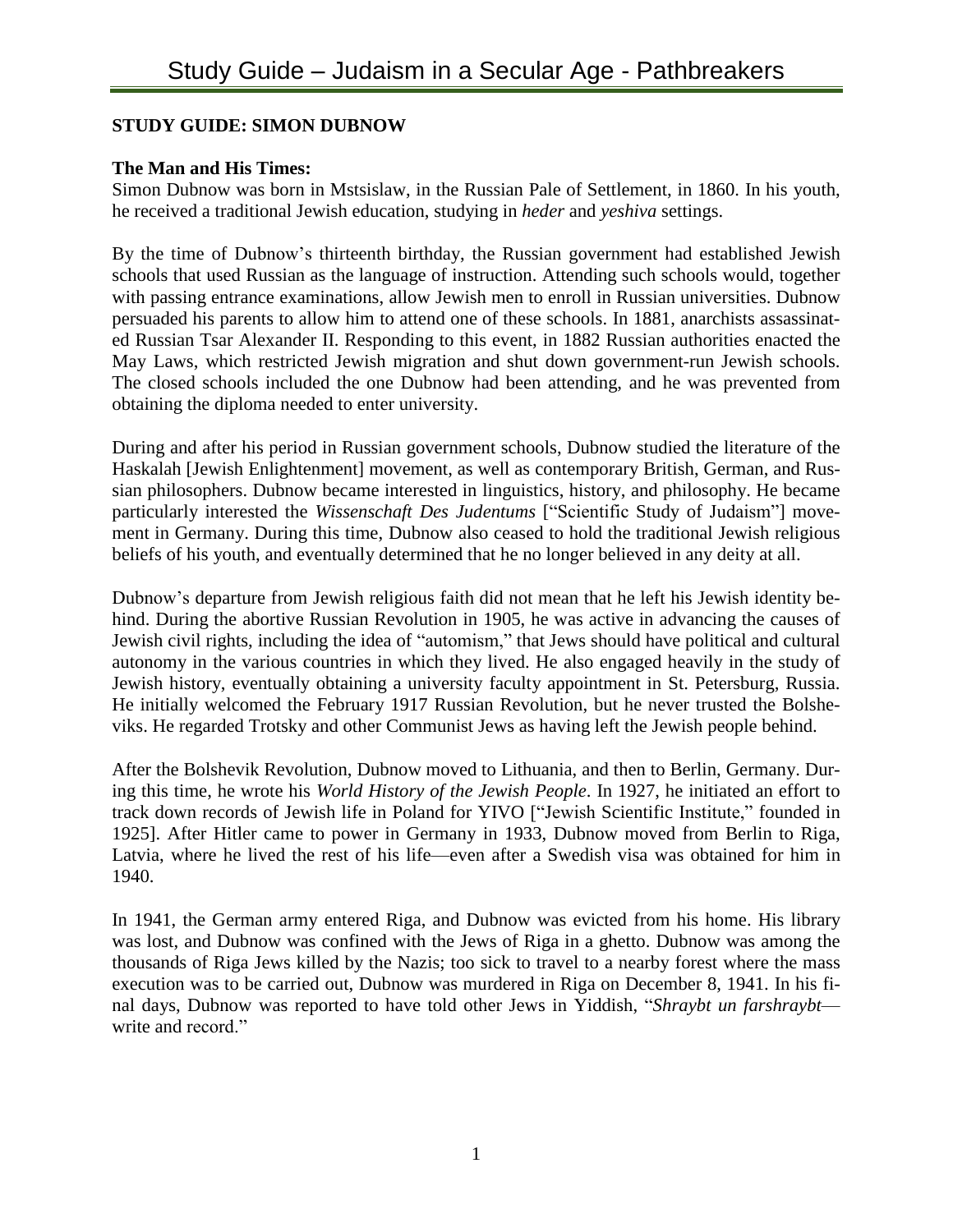# **Questions for Discussion:**

- 1. Does Dubnow view the forms of Judaism of his time as being flexible or inflexible? What has caused this to be so? (81-82)
- 2. How does Dubnow think stopping viewing Judaism as a religion will help Jews thrive in the modern world? (84)
- 3. What does Dubnow think is the true force that has always driven Judaism? What is the place of the Jewish religion in this? (84-85)
- 4. According to Dubnow, what holds the Jews together as a people? How can the Jewish people be strengthened? (86)
- 5. What does Dubnow mean when he calls the Jews a "spiritual" nation? (87) What concepts or experiences support this notion? (87) How will these eventually make Jewish life better? (88-89)

- 6. Which forms of Jewish life does Dubnow refer to when he talks about those who view Judaism as a religion? Why does Dubnow think these Jews view Judaism solely as a religion? (81-82)
- 7. Dubnow's opinions about freethinking and assimilationist Jews are largely negative. Would he think Secular Humanistic Jews are like the freethinking and assimilationist Jews of his day? Why or why not? (82-83)
- 8. How, in practical terms, do you think Dubnow imagined the future development of the Jewish people could best occur? Do you think this approach can work today?
- 9. Dubnow was not himself a Zionist. Can one be a Zionist and adopt Dubnow's view of Jewish life?
- 10. Does Dubnow's view of the Jewish people retain some notion of "chosenness"? Why or why not? (87)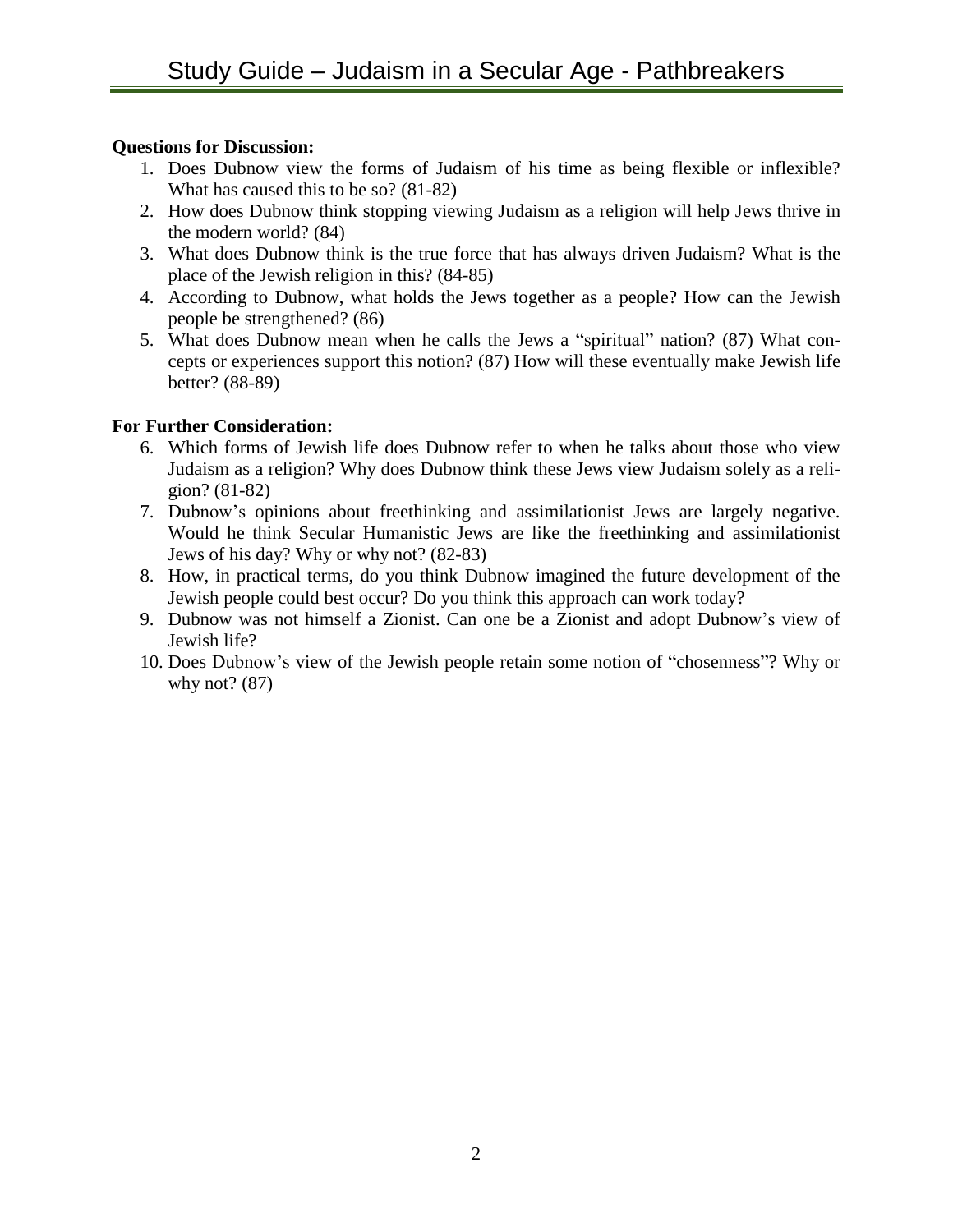# **STUDY GUIDE: HAIM ZHITLOVSKY**

# **The Man and His Times:**

Haim Zhitlovsky was born in 1865 in Ushachy, in the Russian Empire. A Lubavitcher Hasid, he moved with his parents to Vitebsk, Belarus, when he was five years old, where he studied in traditional Jewish settings. Zhitlovsky's father, though qualified as a rabbi, was a prosperous merchant, and Zhitlovsky was privately tutored in Russian while he attended *heder* [Jewish religious school] with other boys his age.

Zhitlovsky had become interested in literary studies, and he later attended a Russian gymnasium [ secondary school] where he first encountered socialist revolutionary ideologies; for a time, he drifted away from Jewish life and society. However, the anti-semitic response of Russians to the assassination of Tsar Alexander II in 1881, including pogroms, brought him back to concern for the Jewish community—especially when he learned that many other socialist revolutionaries viewed the anti-Jewish pogroms as a necessary step toward a more general Russian liberation. Zhitlovsky was briefly interested in early Jewish efforts toward settling Palestine, but he disliked the religious tenor of such efforts.

Zhitlovsky eventually found his way back to studying Marxism and history, and in particular Jewish history, and was active in socialist revolutionary movements. He published widely, and eventually earned a Ph.D. Despite his European education, much of Zhitlovsky's writing was in Yiddish.

In the late 1890s, after rejecting Herzl's Zionism, Zhitlovsky became involved with the Jewish Labor Bund. Though initially not considered revolutionary enough by many in the Bund, Zhitlovsky came to be a preeminent fundraiser for the Bund and other Jewish socialist causes, and he traveled frequently between Europe and the United States. In the wake of pogroms in 1903, he began to advocate for Jewish territoriality—Jewish cultural and political autonomy in Russia and other lands. In 1905, in the wake of the first Russian Revolution, Zhitlovsky was elected to the Duma [Russian parliament], but government officials invalidated his election.

Zhitlovsky's involvement in revolutionary politics caused him to travel frequently in Europe, the United States, and Canada. He continued to publish all manner of works in Yiddish, including a two-volume history of philosophy and a Yiddish translation of Nietzsche's *Thus Spake Zarathustra*. He also developed a plan for Yiddish-language schools in the United States, and by the 1910s much of his activity was centered in the United States.

Throughout the rest of his life, Zhitlovksy would continue his involvement in Jewish socialist politics, and particularly in the Yiddishist movement. He viewed Yiddish as the language of the Jewish people and was anti-assimilationist, and his ideas were central to the Bund and other Yiddishist Jewish groups.

After a long career, including an unfortunate shift to support for Stalinist Communism and its complicated support for Yiddish culture during the last years of his career, Zhitlovsky died in the United States in 1943.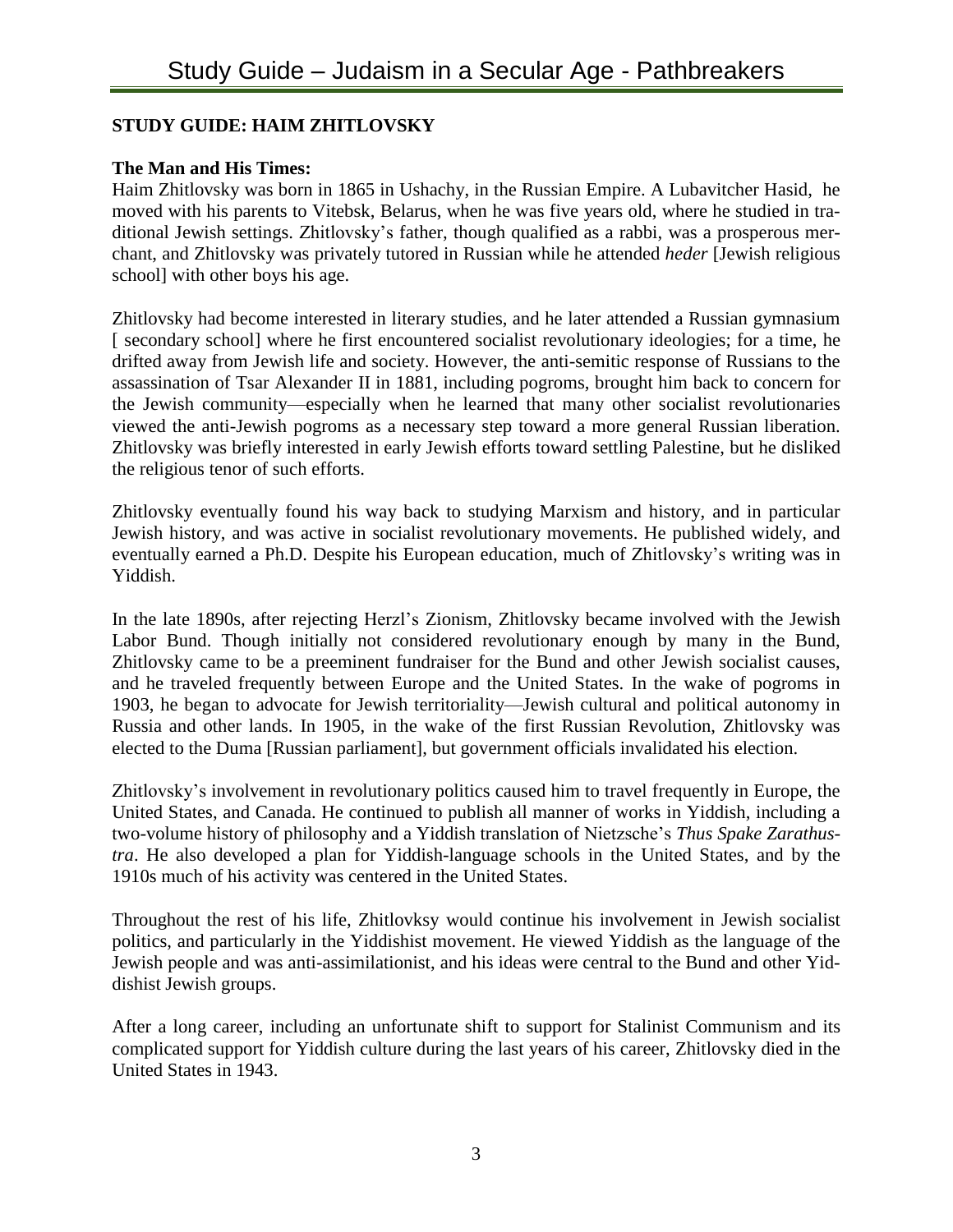# **Questions for Discussion:**

- 1. According to Zhitlovsky, when someone becomes an *apikoyres* [non-believer], how does she or he respond to the trappings of traditional Jewish religion? (91-92)
- 2. What happens to the *apikoyres* over time in Zhitlovsky's account? What place does religion have in Jewish culture—even for the *apikoyres*? (92)
- 3. If the Jewish people have begun to reject traditional Jewish religion, how can the Jews be reborn as a people without giving Judaism over wholesale to traditional religious ideas? (93-94)
- 4. According to Zhitlovsky, must a nationally minded remaking of Jewish life completely dispense with the trappings of the Jewish religion? If not, how can such a rebirth of Judaism use the trappings of traditional Jewish religion? (94)
- 5. How does Zhitlovsky think Reform Judaism went astray? (95)

- 1. Are knowledge of and initial experience and rejection of Judaism as-it-was essential to successfully follow Zhitlovsky's approach? Or is it possible that the reborn Jewish people of Zhitlovsky's vision can perpetuate itself without having fully experienced the rejection and alienation of the *apikoyres* that Zhitlovsky describes? In other words, do liberal or secular Jews who were *not* raised religious have a Jewish future without this nostalgia for a tradition they have left? (91-93)
- 2. Zhitlovsky says that religion "is an everlasting branch on the tree of human culture." Does the national poetic rebirth of the Jewish people substitute for religion, or supplement it? (93)
- 3. Zhitlovsky talks about a continued place for the trappings of Jewish religion in a reborn Jewish people. Can you think of particular ways in which Secular Humanistic Jews have done this? (94)
- 4. Can Secular Humanistic Jews adopt Zhitlovsky's argument that the ideals of the prophets should be a core of our Jewish identity? Why or why not? (95)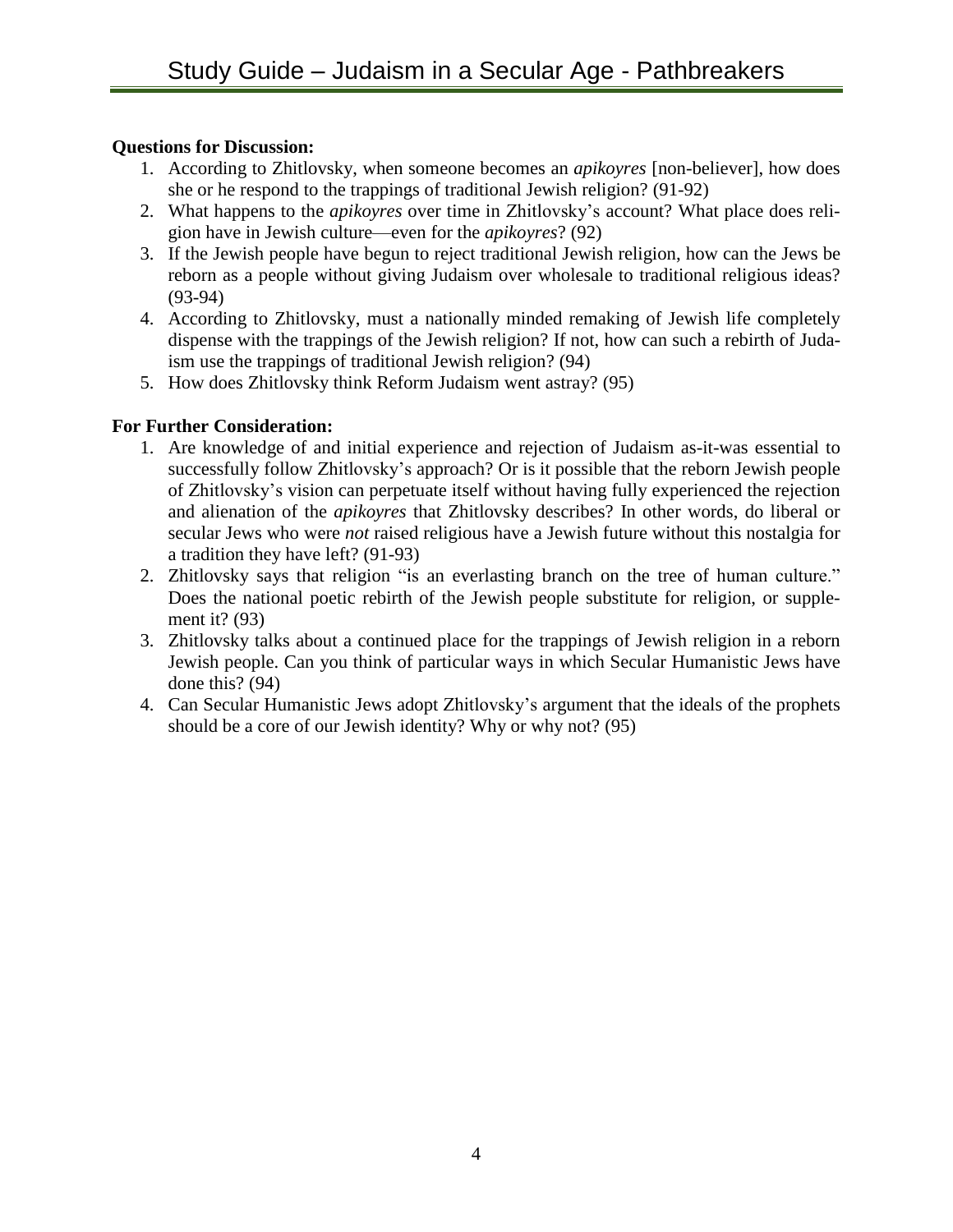# **STUDY GUIDE: MICAH JOSEPH BERDICHEVSKY**

# **The Man and His Times:**

Berdichevsky was born in 1865 in Ukraine to a family with many Hasidic rabbis in its lineage. Berdichevsky's father was the rabbi of Medzibezh during Berdichevky's childhood. Berdichevsky received a traditional yeshiva education, but eventually encountered Haskalah [Jewish Enlightenment] literature. He was then married, but he was forced to end the marriage once it was discovered that he had accepted the liberalizing influences of Haskalah.

Berdichevksy eventually left traditional Jewish life in the Pale of Settlement and traveled to Germany and Switzerland. He worked as a journalist and earned a Ph.D. in this period. Berdichevsky was strongly influenced by the German philosophers Nietzsche, Hegel, and Schopenhauer, and he wrote prolifically, particularly in Hebrew. He eventually remarried and had a son who would go on to be a literary figure in the early state of Israel.

Berdichevsky lived briefly in Warsaw, and as a result of what he saw there he began writing about the decline of the shtetl world, largely through fiction. In 1901, Berdichevsky returned to Germany, living in Breslau until 1911. He later settled in Berlin, where he died in 1921. Berdichevsky's wife and son assisted him and carried on some of his literary work after his death.

In his own time, Berdichevsky was viewed as a kind of Jewish Nietzsche, attacking traditional Jewish heroes like Ezra and Nehemiah as weak and advocating for more aggressive approaches to the world. Berdichevsky argued that "transvaluation"—a kind of complete reevaluation of Jewish thought—needed to occur, and criticized not only the Haskalah but also Zionist thinkers like Ahad Ha'am and Theodor Herzl.

Berdichevsky also produced a large amount of Hebrew literature, including fiction and literary criticism, and he collected Hasidic and rabbinic folklore and stories. Much of his literary work reflected the unsettled nature of Europe in the early  $20<sup>th</sup>$  century; the same might be said for his intellectual work, too.

# **Questions for Discussion:**

- 1. What situation faces the Jewish people? According to Berdichevsky, is this like or unlike prior eras in Jewish history? (97)
- 2. What does Berdichevsky think Jews must do in the face of their situation? (98-99)
- 3. How does Berdichevsky think Jews should view their history—positively, or negatively? What are the implications and consequences of this view? (99)
- 4. What is the place of tradition for modern Jews who wish to survive and thrive in the modern world? (99)

- 1. Berdichevsky writes that the people of Israel precede the Torah. Is the way he understands that idea compatible with Secular Humanistic Judaism? Why or why not? (99)
- 2. When Berdichevsky writes about transvaluation, what do you think he has in mind? (99)
- 3. What does Berdichevsky think about problems like assimilation? How does his approach deal with those problems? (98)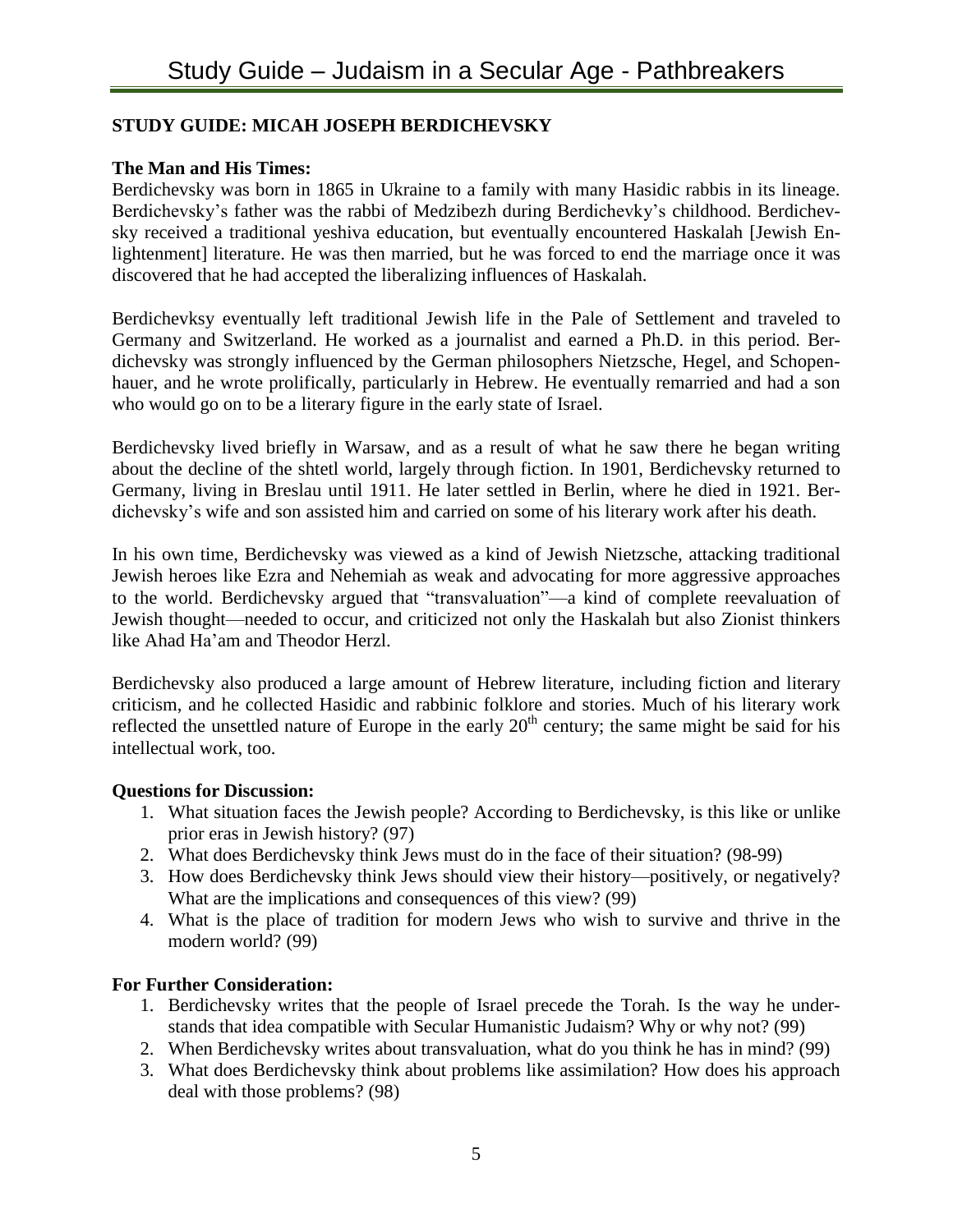# **STUDY GUIDE: MAX NORDAU**

# **The Man and His Times:**

Max Nordau was born in Pest (now part of Budapest, Hungary) in the Austro-Hungarian Empire in 1849. He received a traditional Jewish education and remained religiously observant through age 18. After that time, he became a physician and moved to Paris.

Even in his adolescence, Nordau was interested and active in journalism, and his attention in Paris soon turned to journalism. In 1892, Nordau and Theodor Herzl became friends and observed the increasing anti-Semitism of French society, culminating in 1894's Dreyfus Affair. That prompted the two men, together with a few others, to found the World Zionist Congress in 1897. Nordau routinely addressed meetings of the Congress, giving comprehensive summaries of the situation of Jews throughout Europe. Nordau was convinced that political Zionism leading to a Jewish state was the only way to forestall an eventual disaster that might wipe out the Jewish population of Europe. Nordau rejected the cultural Zionism of Ahad Ha'am and the pragmatic approach suggested by Chaim Weizmann, and advocated for swift and large-scale immigration to Palestine rather than gradual agricultural development.

Nordau's rejection of gradualist approaches to Zionism was connected to his broader work as a European cultural critic. In 1892, Nordau wrote his most important work of cultural criticism, *Degeneration*, which characterized the major creative figures of the time—Wagner, Tolstoy, Nietzsche, Emil Zola, and others—as "degenerate" and indicative of some coming human catastrophe. Nordau would eventually propose a view of human purpose dedicated to the very humanistic goals of reducing suffering and achieving selfless love. He viewed modern anti-Semitism as a symptom of the broader cultural problems of the age.

Theodor Herzl had named Nordau as his successor to lead the World Zionist Congress, but Nordau refused the post. He spent most of World War I in Spain, then a neutral country, and returned to Paris after the war. In 1920, Nordau gave a speech at the Royal Albert Hall in London, England, in which he advocated for swift settlement of Jews in Palestine as the only way to realize the 1917 Balfour Declaration. His suggestions for large-scale immigration went largely unheeded during his lifetime. In the 1930s, when Revisionist Zionist Vladimir Jabotinsky developed a program for mass resettlement of Jews in Palestine, he called it "The Max Nordau Plan."

Nordau died in Paris in 1923.

- 1. What does Nordau identify as the origins of the Bible? How does he think it compares to other world literature? (101-102)
- 2. How does Nordau portray the ways in which people of his time related to the Bible? (102)
- 3. How does Nordau think modern persons should use the Bible? How should they relate to traditional religious forms and practices? (102-103)
- 4. What role does Nordau say religion plays in public life? (103-104)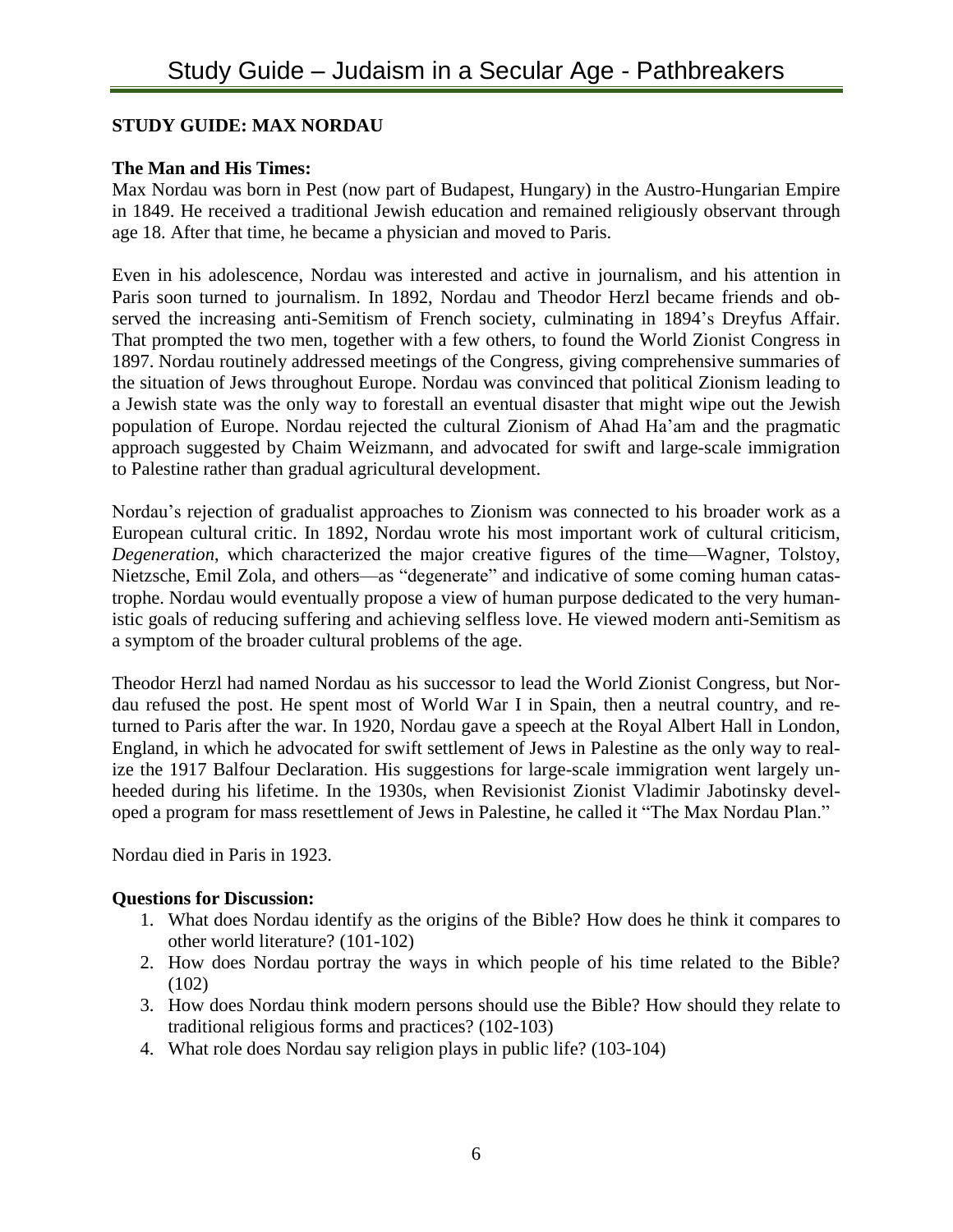- 1. Why does Nordau attack religion in modern life so vehemently–what is motivating him, and what is his goal? (101-103)
- 2. Nordau attacks the mismatch between modern values and knowledge and the values and knowledge of ancient texts and rituals. Do you think the mismatch he identifies truly requires abandoning traditional ways of being Jewish?
- 3. Whatever you think about the previous question, is there a place for Jewish identity in Nordau's understanding of what it means to be modern?
- 4. What standards would have to be met for Jewish rituals and celebrations to be acceptable for modern life as Nordau saw it?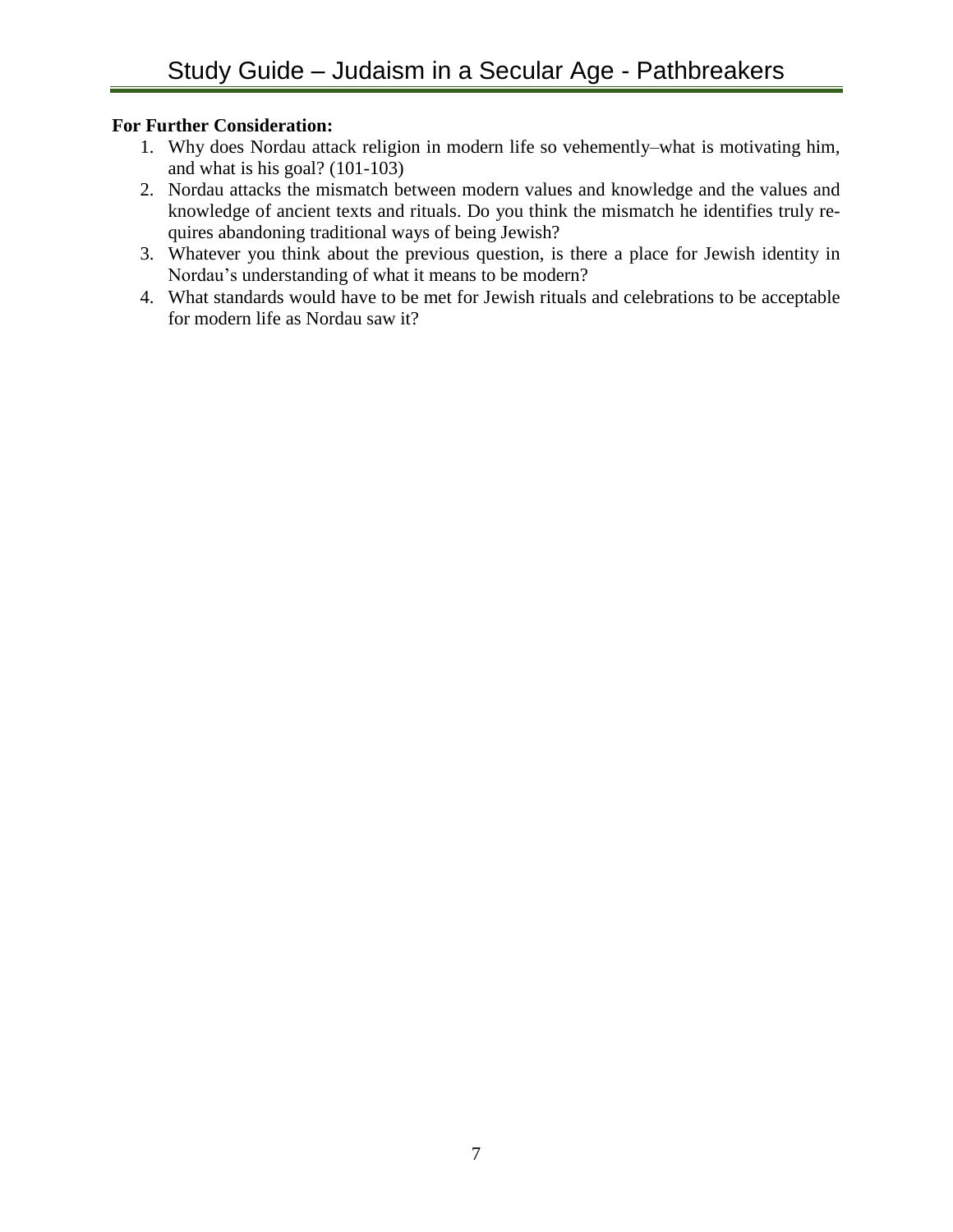# **STUDY GUIDE: AHAD HA'AM**

#### **The Man and His Times:**

Ahad Ha'am was born Asher Hirsch Ginsberg in 1856 in Skvira near Kiev, then part of Russia. Ha'am grew up in a prosperous Hasidic family and received a traditional Jewish education, but was also exposed through private tutoring to Talmud and Maimonides's *Guide for the Perplexed*. He also studied Haskalah [Jewish Enlightenment] literature and remained interested in philosophy and science, but he was unable to enter a university for formalized study. Ha'am's rationalism eventually led him to cease religious practice and belief.

Ha'am lived for many years in Odessa and worked with Zionist organizations and publications. Visits to the historical land of Israel caused him concern with the approach of political Zionism. He eventually tired of Zionist work and took a job with the Wissotzky Tea Company, but renewed pogroms in 1906 caused him to reengage with Zionist issues. In 1907, he was sent to work in London, where he remained until 1922.

Despite his active involvement in Zionist causes, Ha'am eventually came to reject the massmigration approach to Jewish settlement in Palestine. He instead focused on the need for cultural development and education. Ha'am argued that Jews, despite being a nation, lacked the nationalistic identity that would be necessary for the vision of the political Zionists like Herzl, and disagreed on the necessity of political Zionism as a cure for the precarious situation of many Jews. Instead, Ha'am thought the bigger problem was that many Jews were not convinced there was any reason to remain Jewish at all, so he sought ways to address that problem. He thought the circumstances of Jews, together with the trajectory of the development of Jewish tradition, were to blame for this problem—but he seems to have assumed that a Jew simply was Jewish as an immutable fact.

Ultimately, Ha'am would recognize that Judaism had been the result of historical development, and sought a way to correct errors in that development. Along with his rejection of political Zionism, Ha'am would also reject the idea that the gathering of all Jews in a Jewish homeland was possible or even desirable. He instead envisioned a Jewish society in the land of Israel as a cultural center that Jews worldwide could use as inspiration for their own efforts and values. Eventually, he also argued that mass migration of Jews to Palestine would be problematic because it would disregard the national rights of Palestinian Arabs.

In 1922, Ha'am moved to British-governed Palestine, where he died in 1927.

- 1. According to Ahad Ha'am, what is the central difference between Judaism and Christianity? Which does he say is better? Why? (107-113)
- 2. What version of "the golden rule" does Ahad Ha'am say is the better one? Why? (112- 113)
- 3. What does it mean for the Jewish people to be "the people of the book"? What does Ahad Ha'am say is wrong with being "the people of the book"? (113-115)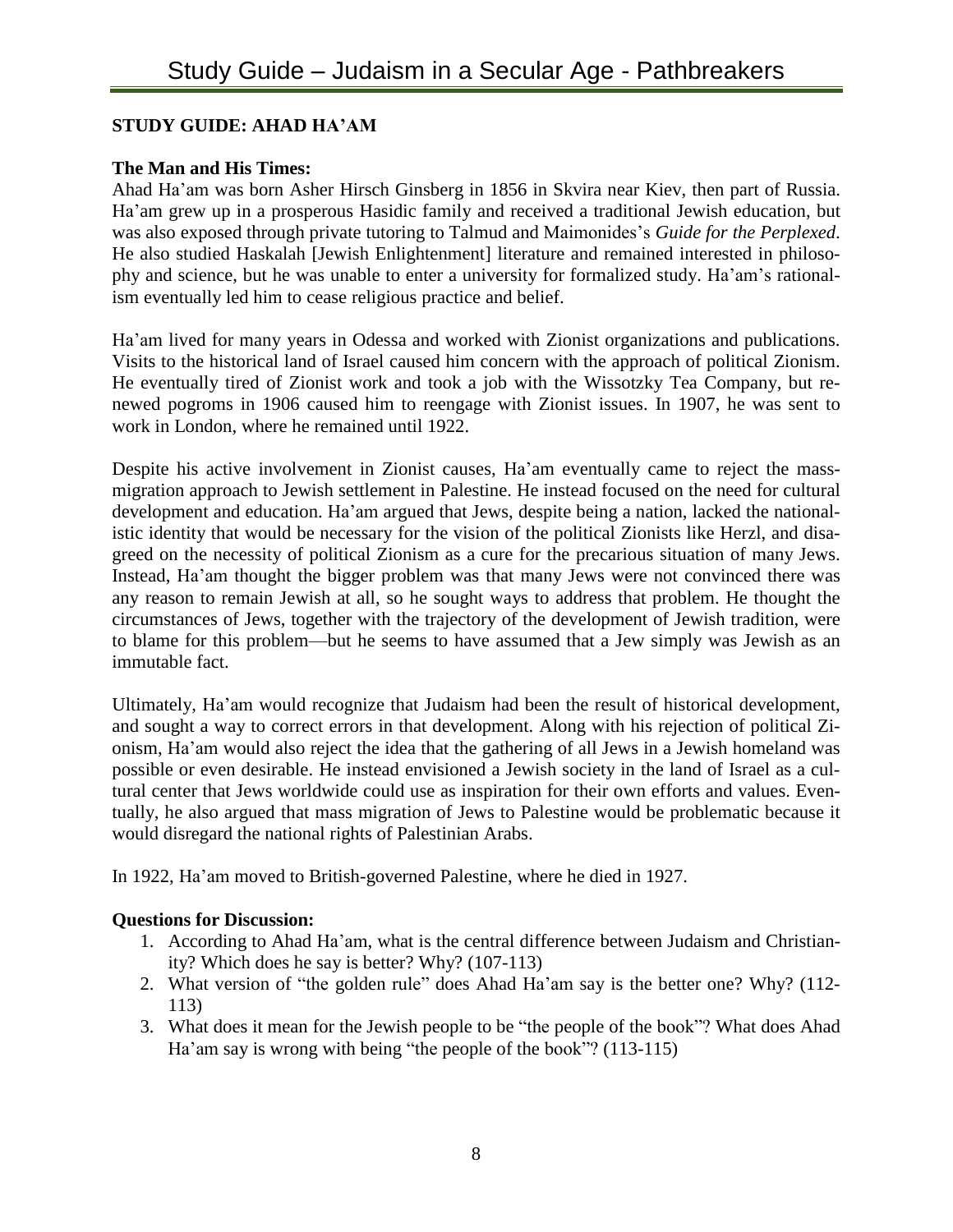- 4. What does Ahad Ha'am say was the great advance that Maimonides brought to Judaism? How did Maimonides's advance affect later Jewish thinkers who sought to move beyond traditional ways of being Jewish? (115-116)
- 5. Based on his correspondence with others, what does Ahad Ha'am seem to have thought was central to being Jewish? In what ways did he think his interlocutors misunderstood him? (116-119)

- 1. Ahad Ha'am emphasizes the communal nature of Jewish ethics. Is this important for Zionism? Why?
- 2. What role do you think Ahad Ha'am envisioned for Jewish religion in modern Jewish life?
- 3. Why is Ahad Ha'am's challenge of the idea of Jews as "the people of the book" important for Zionism?
- 4. Do you agree with Ahad Ha'am that Torah has been the basis of Jewish survival? Why?
- 5. Is Ahad Ha'am's claim that the key to Jewish survival is in study and ethics true? If so, how can Secular Humanistic Jews relate to his approach to Jewish life?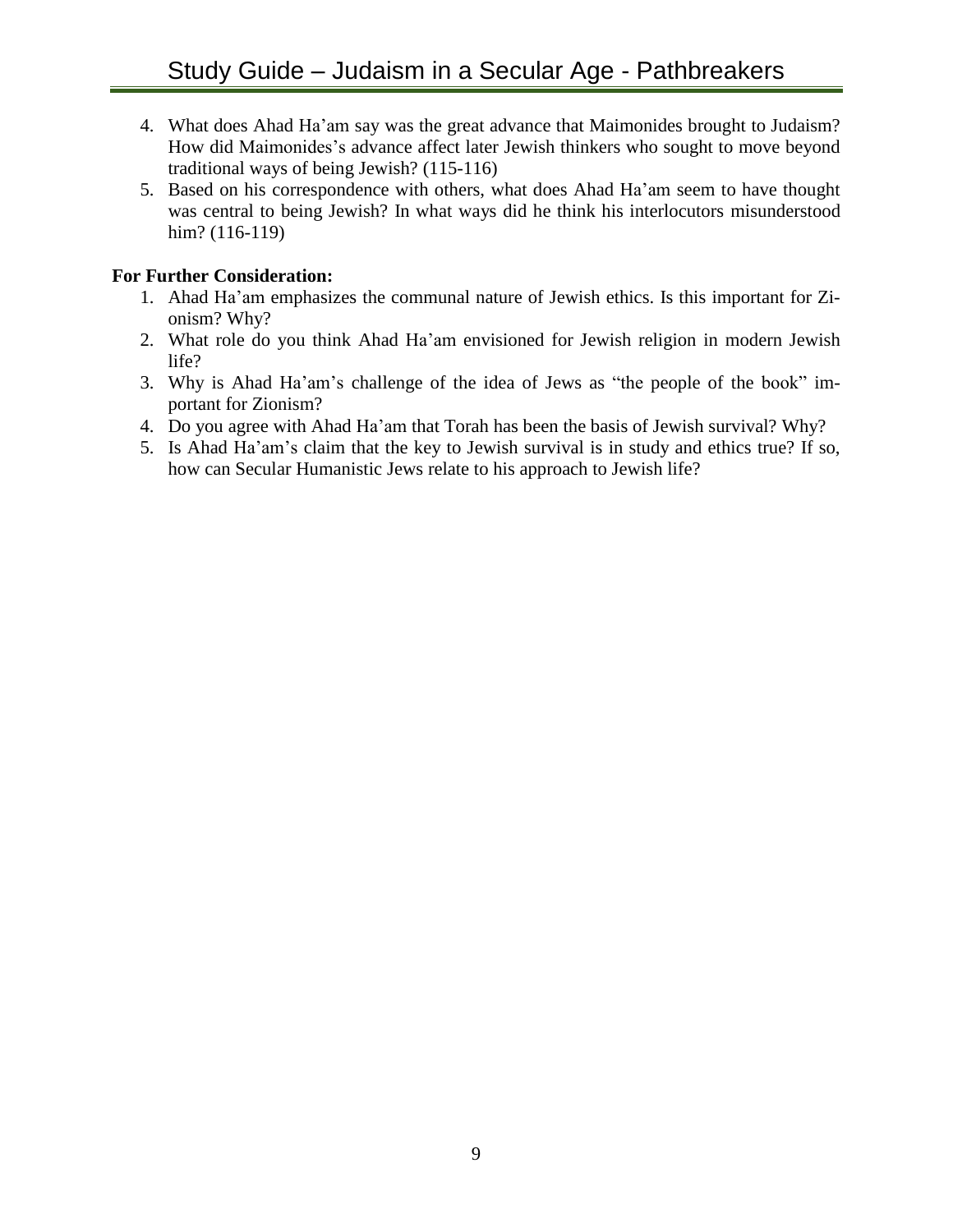# **STUDY GUIDE: BER BOROCHOV**

# **The Man and His Times:**

Ber Borochov was born in 1881 and grew up inwhat is now Ukraine. He was educated in a Russian high school, and after high school studied philosophy, languages, and socialist and Marxist theory on his own. He was initially active in Russian socialist politics, but he was concerned enough with specifically Jewish issues that he established a Zionist socialist political party in 1901.

Unlike some, Borochov specifically desired not merely autonomy, but a Jewish state in the land of Israel. He therefore opposed the proposal for a Jewish territory in Uganda. He was ultimately responsible for the solidification of socialist Zionism, and helped found the World Union of *Poalei Zion* ["workers of Zion"], a socialist Zionist bloc within the World Zionist Organization.

In 1907, Borochov left Russia for Vienna, where he worked as a publicist for the *Poalei Zion* movement in Western and Central Europe and studied philosophy and researched Yiddish language and literature. When World War I began in 1914, Borochov left Vienna and migrated to the United States, where he continued to advocate socialist Zionism and edited a Yiddish newspaper.

When the Russian Revolution began in 1917, Borochov returned to Russia. He was involved in public activities in the months before the Bolsheviks' October Revolution, advocating for socialist Zionist settlement in the land of Israel. Actively engaged in a speaking tour, he contracted pneumonia and died in September 1917 in Kiev.

Though firmly socialist, Borochov was able to blend socialism with Jewish nationalist interests. Thus, he believed that only by actively pursuing a Jewish state could Jews avoid the lesser status that came from living in non-Jewish countries. He thought that non-Jewish countries would likely not do any work to rectify "the Jewish problem," even after the transformation of political and economic affairs through a socialist revolution and successful response to counterrevolution. And, like many Jewish socialists of the time, he viewed assimilation of Jews to broader culture in a negative light.

- 1. What does Borochov think about the position of Jews in the modern world? How has this affected the satisfaction of Jews with their lives? (121-23)
- 2. Borochov thought that Jews would no longer face mass expulsions or other large-scale violence in Europe. If so, what then is the problem with "progress" that Borochov believes requires Jews to leave the Diaspora for the land of Israel? (123-24)
- 3. What does Borochov think will happen to Jews in the Muslim world when "progress" comes? (124-25)
- 4. What does Borochov think is central to how ethnicity works that will require Jews to become Zionists? (125-26)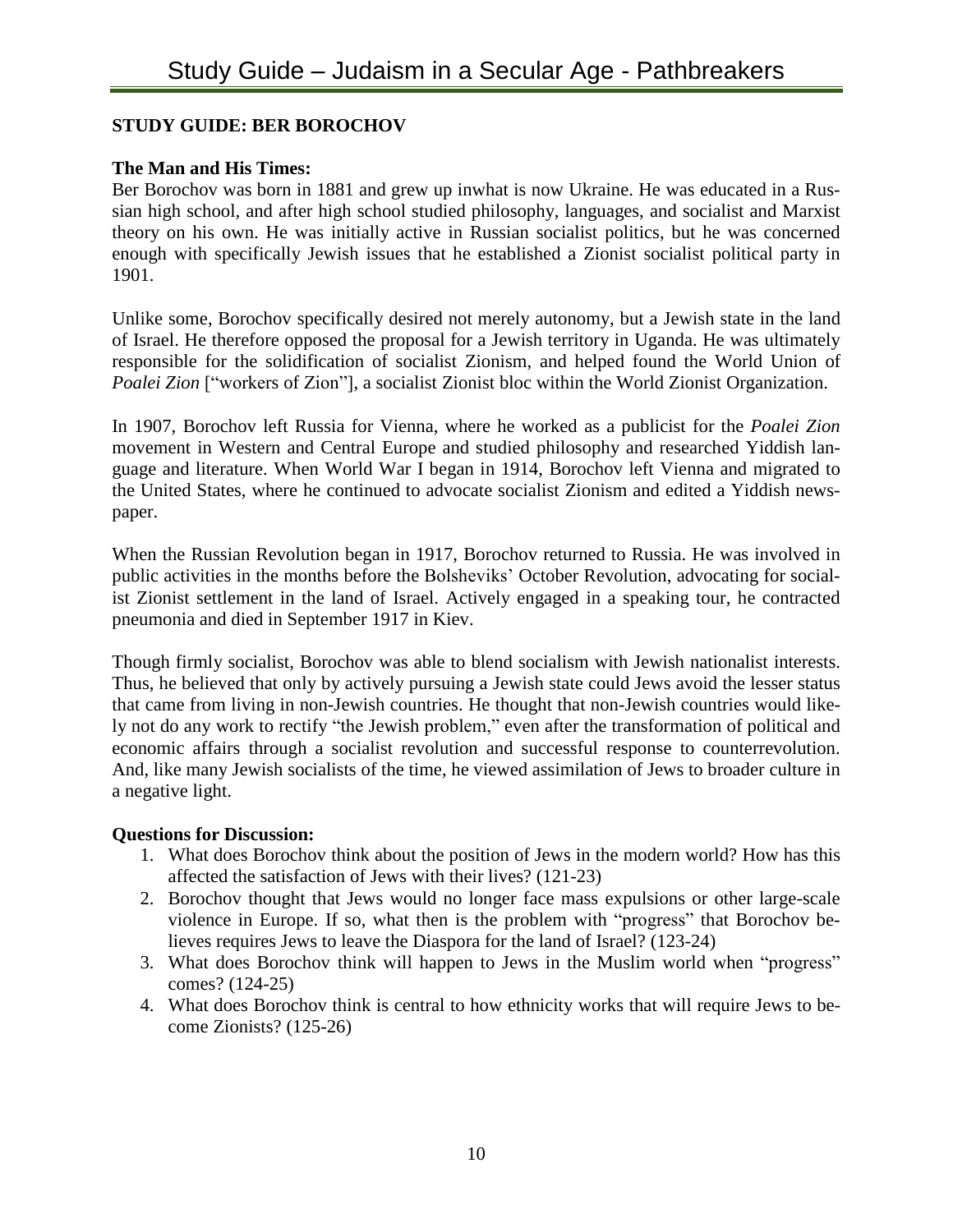- 1. Why did Borochov think that Jews no longer faced the prospect of mass expulsions or other large-scale violence in Europe? Did his argument make sense, even if it turned out to be incorrect? (122)
- 2. How do you think Borochov's Marxist political ideas affected his views on what he calls "progress"? (123-24)
- 3. Borochov thought that Diaspora Jews had become both disaffected with and complacent about their place in European and, to a lesser extent, American society. Could those two conditions exist alongside one another? Do you think they exist today?
- 4. Borochov did not think that the "case for Zionism" became less persuasive when Jewish communities were not in grave danger. Was he right or wrong? How should the safety of Jewish communities affect the way Secular Humanistic Jews approach Zionism?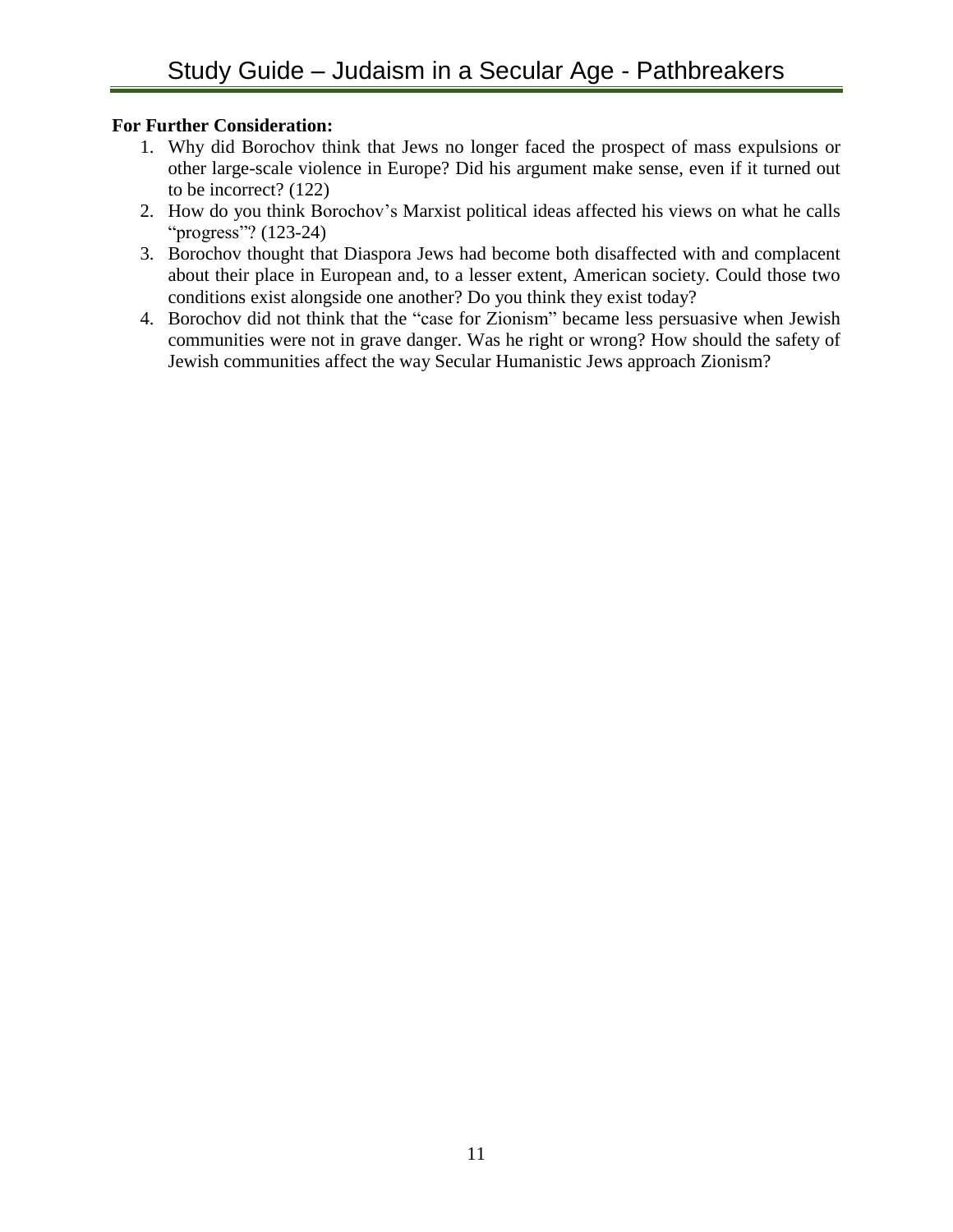#### **STUDY GUIDE: JOSEPH HAIM BRENNER**

#### **The Man and His Times:**

Joseph Hayyim Brenner was born in 1881 in Novi Mlini, Ukraine, and received a traditional yeshiva education. While still in school, he became a member of the Jewish Socialist Bund.

From 1900 until 1904, Brenner lived in Bialystok and Warsaw, Poland, and served in the Russian Army from 1901 to 1904. During this time, he became a writer, publishing stories and a short novel about Jewish life in Russia. In 1904, when the Russian-Japanese War began, friends helped smuggle Brenner to London, England. There, Brenner joined *Poalei Zion*, a socialist Zionist party and founded a periodical. In 1908, Brenner moved to Lemberg (now Lviv, Ukraine).

In 1909, Brenner moved to the land of Israel, then ruled by the Ottoman Empire. He eventually became a high school Hebrew teacher and continued writing, publishing, and editing periodicals. With the coming of World War I, Brenner became an Ottoman citizen so he could remain in the land of Israel. In 1921, Brenner was killed during a riot in Jaffa, where he had lived since 1915.

Brenner's subject matter and stories are largely drawn from his own life and focus on the travails of the Jewish people in the various places Brenner lived. Though Brenner had a traditional yeshiva-style education, his thinking is, like that of other secular Jewish Zionists from Eastern Europe, both secularist and nationalist. Much of Brenner's writing was in modern Hebrew, and he enlarged the still-nascent language by supplementing its vocabulary with Yiddish, Russian, and German forms.

Brenner, in common with many other Zionists of his time, viewed labor and working in and on the land of Israel as critical to the future development of the Jewish people. Thus, he viewed the Diaspora as a model of idleness to be rejected.

#### **Questions for Discussion:**

- 1. What facet of Jewish life does Brenner see creating tension in modern Jewish efforts to build Jewish life and Jewish identity? How does it do so? (128-29)
- 2. What does Brenner think is the most important aspect of religion? How does he claim religion is shaped by doctrines, and how is it shaped by those who practice the religion and their circumstances? (129-30)
- 3. What does Brenner think about the assimilation and conversion to Christianity of some Jews? (131-32)
- 4. What does Brenner think is the best remedy for assimilation? (132-33) What role does Brenner think Judaism should play in addressing that problem? (133-34)

- 1. How do you think Brenner's approach to traditional Jewish religion might relate to the approach of Secular Humanistic Judaism?
- 2. Brenner places considerable weight on what people do, rather than what they believe or which doctrines their scriptural texts espouse. Do you think he is correct on this point?
- 3. Do you think Brenner successfully addresses the problem of the place of Jewish religion in broader Jewish and Zionist cultural life in this selection? Why or why not?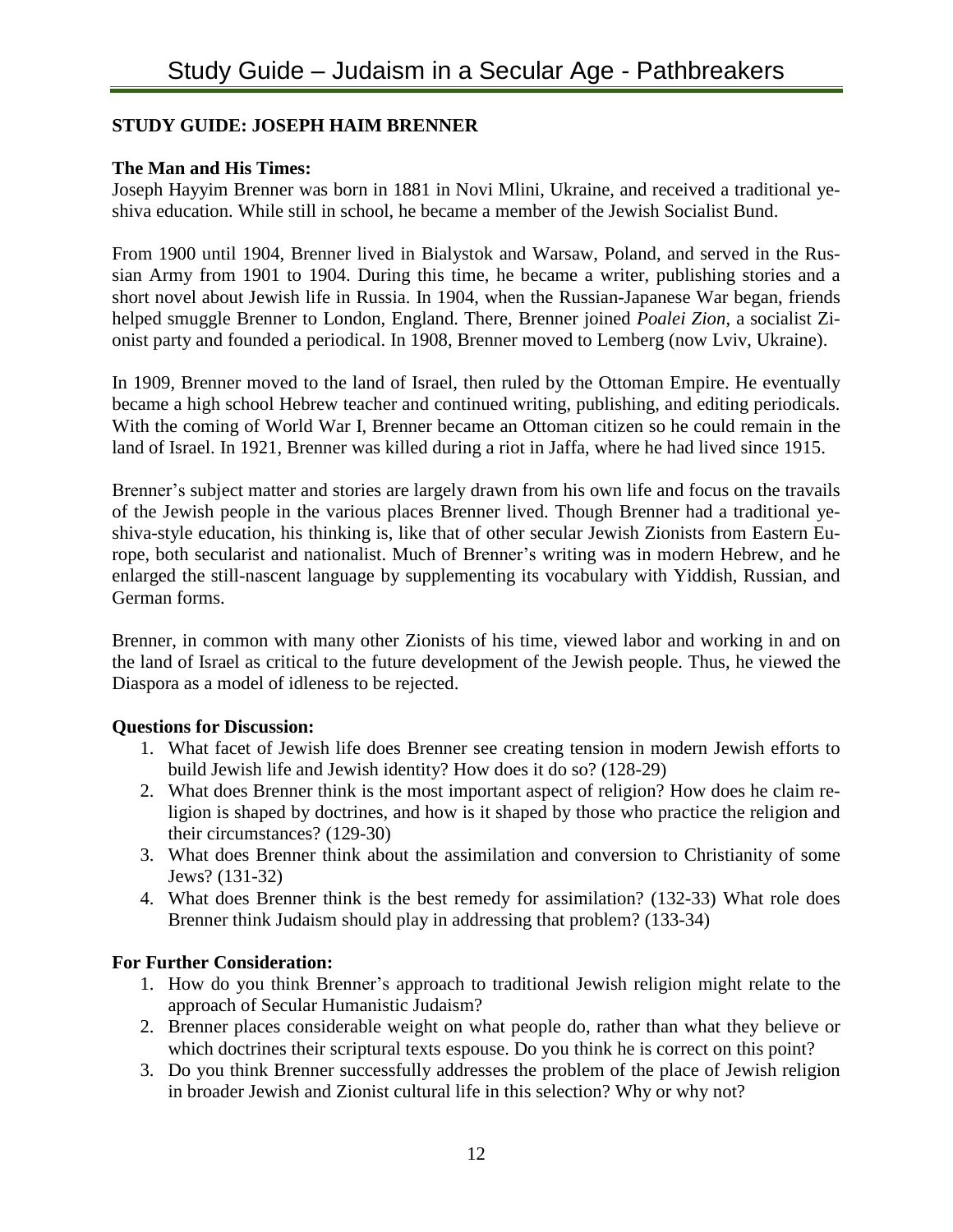# **STUDY GUIDE: RAHEL (BLUSTEIN)**

#### **The Woman and Her Times:**

Rahel, often called "Rahel the Poetess" in Hebrew, was born Rahel Blustein (sometimes spelled "Bluwstein") in a small town near Siberia in Russia in 1890. Her family eventually settled in Russian-controlled Poland, where she attended a Russian-language high school. Rahel's mother died in 1906. After her father remarried, Rahel and her sister, Shoshana, moved to Kiev, where they lived with another sister. From there, Rahel and Shoshana moved to Odessa in 1909, where Rahel studied art.

While in Odessa, Rahel and Shoshana became friendly with members of a Zionist youth group, and with them went on a trip to Palestine, intending only to visit. The sisters fell in love with the land and remained there.

Rahel became a devotee of the thought of A.D. Gordon, who advocated a return to the land and to manual labor, and she also became interested in agriculture. In 1913, Rahel traveled to Toulouse, France to study agronomy, and was the only Jewish student at her school. When World War I broke out, Rahel was unable to return home to Palestine from France, because France and the Ottoman Empire were at war. After finishing her studies, she traveled to Russia and stayed with relatives for some time, working in relief efforts while there. During this period, which lasted until 1919, Rahel also contracted the tuberculosis that would cut her life short and prevent her from working in agriculture again.

It was also during Rahel's time in Europe that she began to write poetry. Her first few poems were written in her native Russian. After her return to the land of Israel, now administered as Palestine under the British Mandate, she began to compose poems in earnest—and in Hebrew.

From 1919 until her death, Rahel wrote numerous poems and even composed a short play. Much of Rahel's work featuredthemes related to agriculture, the connection of the Jewish people to the land, and mortality. Some of these themes are autobiographical in nature, and much of Rahel's naturalistic poetry drew inspiration from Russian rather than Jewish poets. Rahel also used biblical texts in her work, often alluding to these texts through use of language and wording instead of relying explicitly on biblical themes.

Because of her poor health, Rahel spent much of her life after 1919 in hospitals and sanatoria. She died in Tel Aviv in 1931.

- 1. In "Here on Earth," Rahel speaks of rolling a stone from the mouth of a well. What task do you think she is referring to? Who is responsible for carrying that task out? (135)
- 2. What is the original source of the "stone from the mouth of the well" in "Here on Earth"? (135)
- 3. In "My Strength Grows Less and Less…," what Rahel asks that something "be good to me." To whom or to what is she speaking? What might she be speaking about? (135)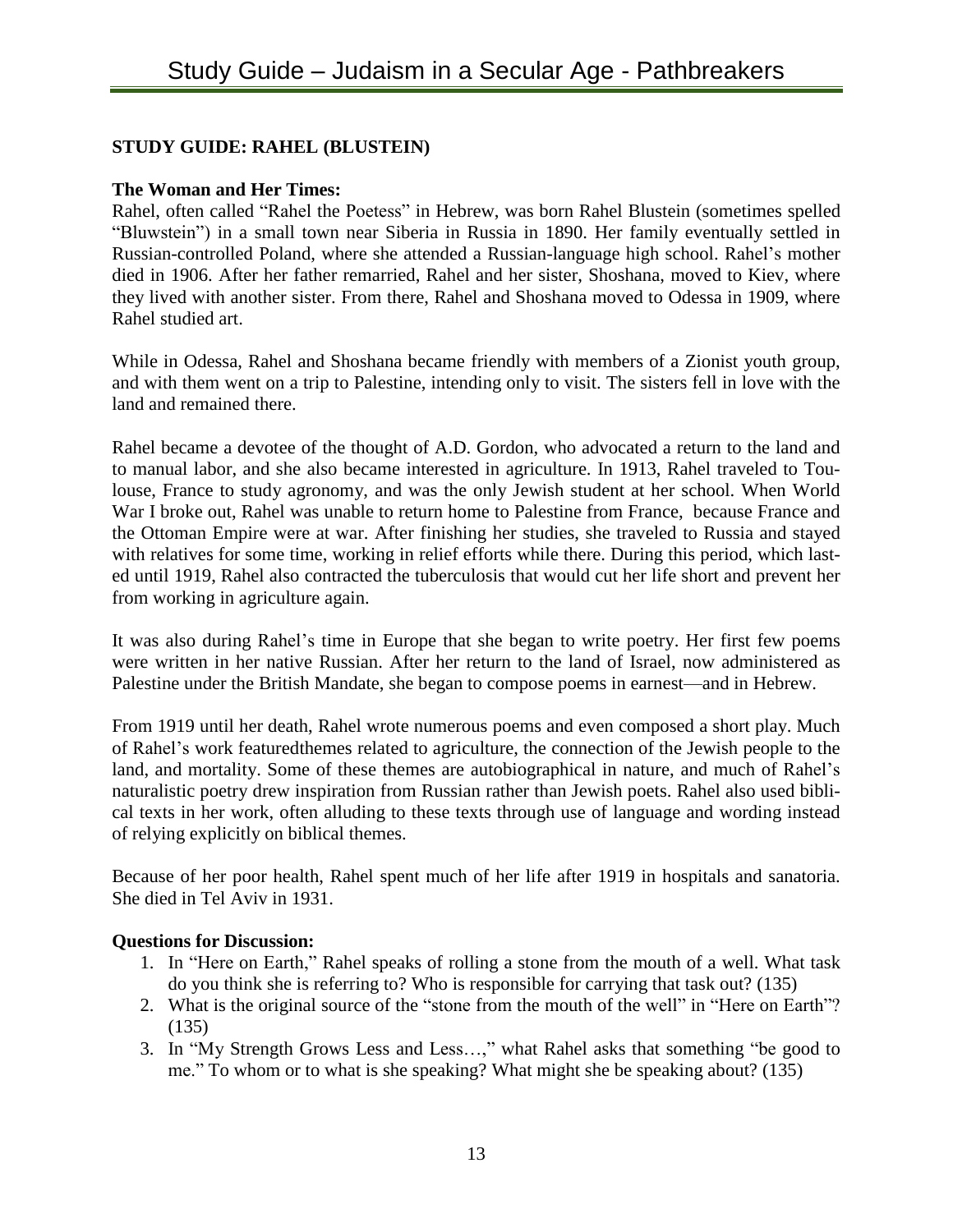- 1. What aspects of Rahel's poetry seem like they would be most compatible with Secular Humanistic Judaism? Which might be most problematic?
- 2. Does Rahel's poetry connected to the land of Israel and to working the land make it suited to use in the United States?
- 3. How does Rahel draw inspiration in both poems from the limits of the natural world and her own life?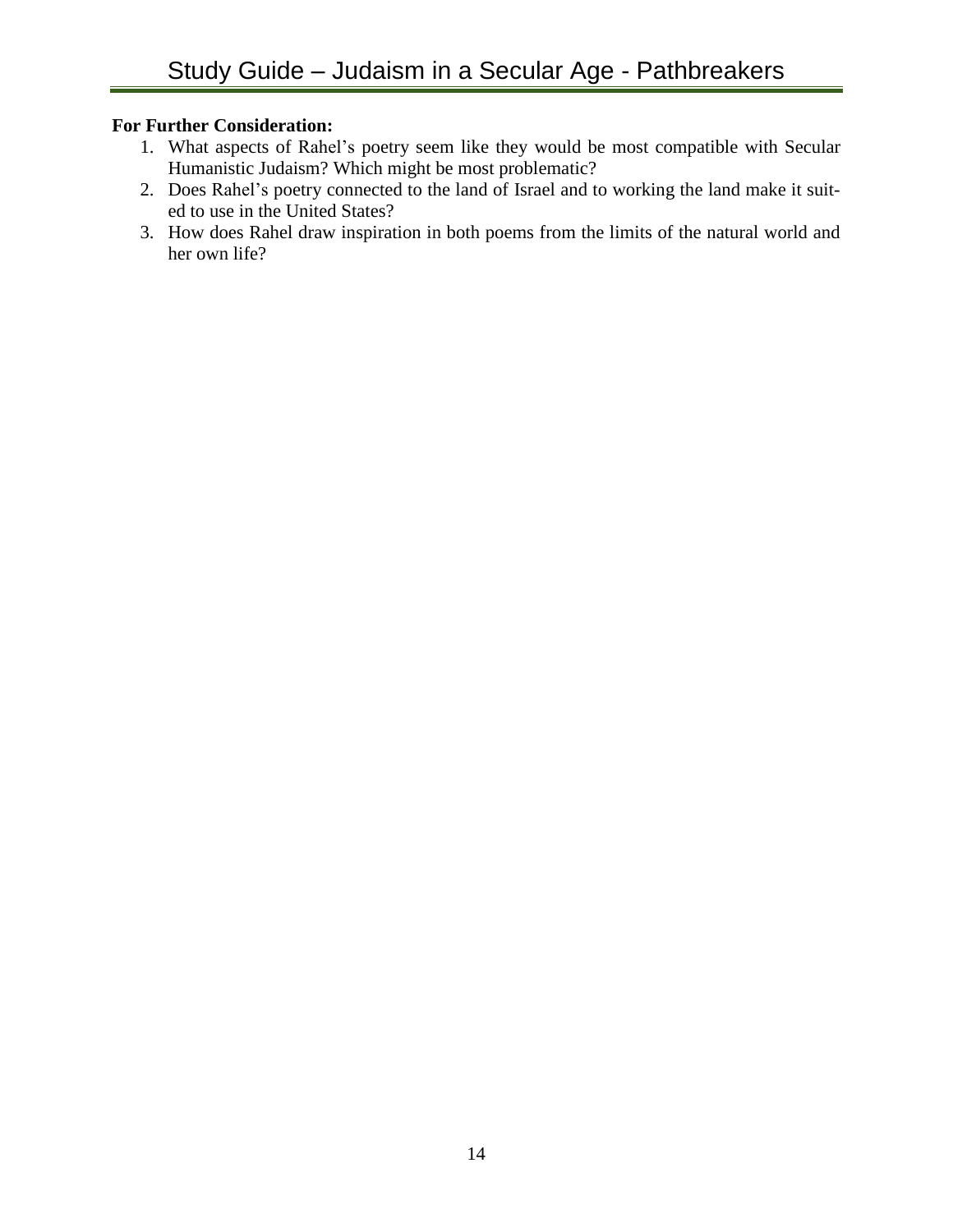# **STUDY GUIDE: SAUL TCHERNIKHOWSKY**

# **The Man and His Times:**

Saul Tchernikhowsky was born in Russia in 1875, to a pious family that nevertheless was open to the influences of the Haskalah [Jewish Enlightenment] and *Hibbat Zion*, a pre-Herzl movement to gradually migrate into and settle the land of Israel. Tchernikhowsky received a relatively modern education in Hebrew and traditional Jewish texts through age 10. After this, he began to study secular topics, including business and, at 14 he began attending school in Odessa to prepare for a university education.

Unable to gain admission to Russian universities, Tchernikhowsky studied medicine in Heidelberg, Germany, and Lausanne, Switzerland, where he completed his medical studies. Even before this, however, Tchernikhowsky had begun composing and publishing poems, as well as studying several Western languages including German, Latin, French, and Greek. After completing his medical studies in 1906, Tchernikhowsky returned to Russia but initially had difficulty obtaining work as a physician because his degree had not come from a Russian school. By 1910, he established himself in St. Petersburg and was drafted into the Russian Army as a doctor when World War I began in 1914.

Disturbed by the Russian Revolution of 1917, Tchernikhowsky migrated to Odessa, where he eked out a living as a physician and attempted to move to Israel. Unsuccessful in these efforts, he left Russia for Berlin in 1922. Throughout his time in Russia, Tchernikhowsky sustained his literary production, writing poems and translating numerous works into Hebrew, including the Greek poems of Homer and English-language poetry of Henry Wadsworth Longfellow.

Moving to Berlin, Tchernikhowsky earned a living primarily from his literary work, including numerous translations of literary materials into Hebrew (including Shakespeare), and made several attempts to migrate to Israel. It was also in Berlin that Tchernikhovsky composed his play, *Bar Kokhba* about a second century CE Jewish revolt against the Roman Empire. He was finally successful in his efforts to move to Israel in 1931, moving first to Tel Aviv and later to Jerusalem in 1936, where he lived until his death in 1943.

Tchernikhovky's Hebrew poetry is distinct from that of many of his contemporaries. His work shook off many of the rigid forms of Hebrew poetry at the time, and he brought many European forms into his poems, including a focus on rhythm and rhyme. Though he worked with biblical language, Tchernikhovsky tended to do so through allusion rather than direct reference. His poetry focused on themes of nature, nostalgia for life in Eastern Europe as he remembered it from childhood, and on the connection of the Jewish people to the land of Israel. Some of this work was in line with European Romanticism, and while Tchernikhovsky successfully blended European traditions into his Hebrew works, he nevertheless believed that Diaspora Jewish life was compromised.

- 1. To whom do you think "the Dreamer" in "I Believe" is speaking? (137)
- 2. What does Tchernikhowsky mean when he writes, "my soul still yearns for freedom/unbartered to the calf of gold"? In what does the speaker have faith? (137)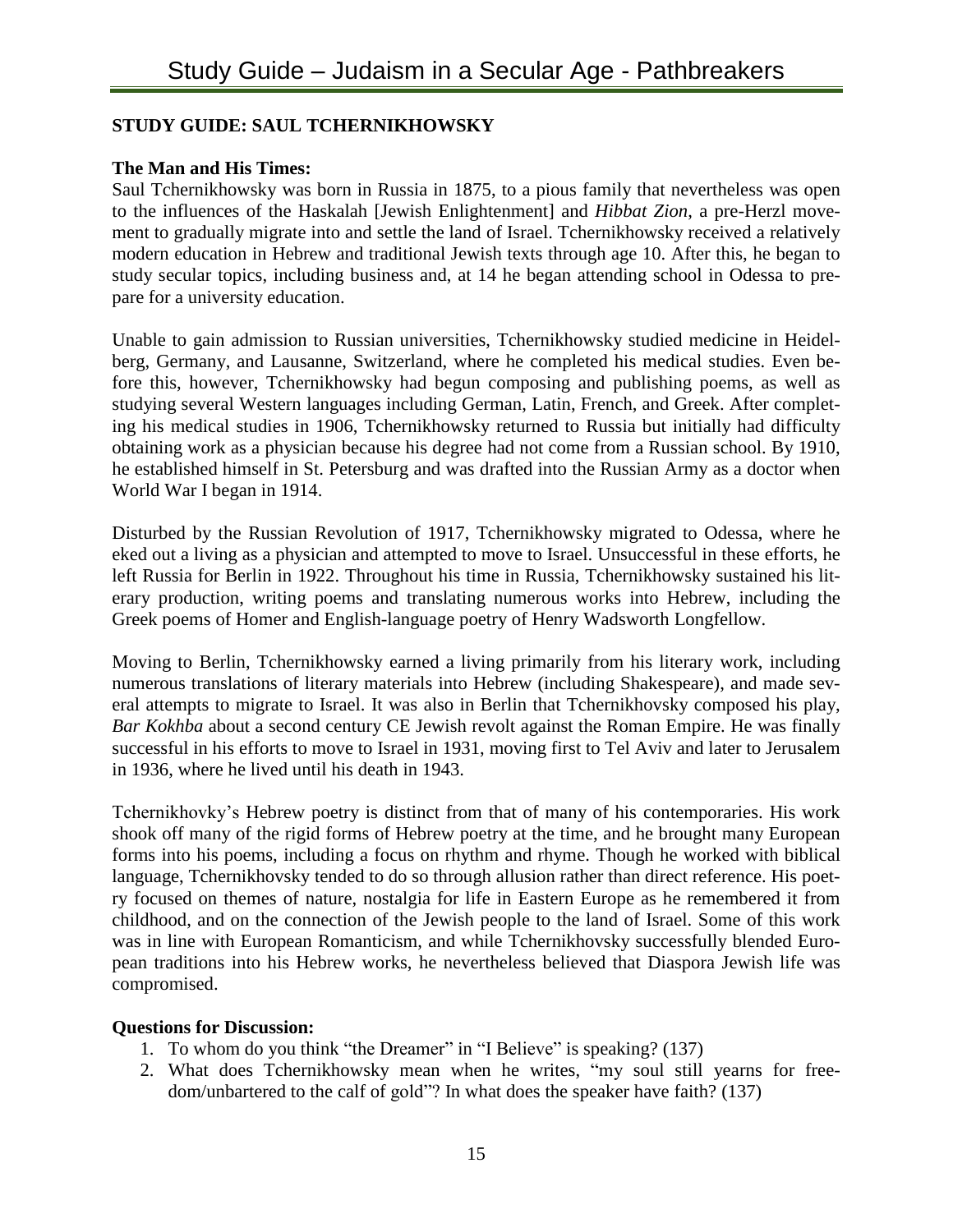- 3. Does the speaker in "I Believe" address the fate of the Jewish people? How? (138)
- 4. In "They Say There is a Country," what is the land with "seven pillars"? Why does Rabbi Akiba call the land's returning inhabitants "Maccabees"? (138-39)

- 1. What biblical images can you identify in "I Believe"? (137-38) Who is "the Dreamer" in "I Believe"? Does the identity of the speaker matter? (137)
- 2. Is the message of "I Believe" compatible with a Secular Humanistic Jewish approach?
- 3. Is there a specific location referred to by the "seven pillars" of "They Say There is a Country"? (138)
- 4. Why do you think Tchernikhowsky identifies Rabbi Akiba as the one who welcomes new settlers to the land?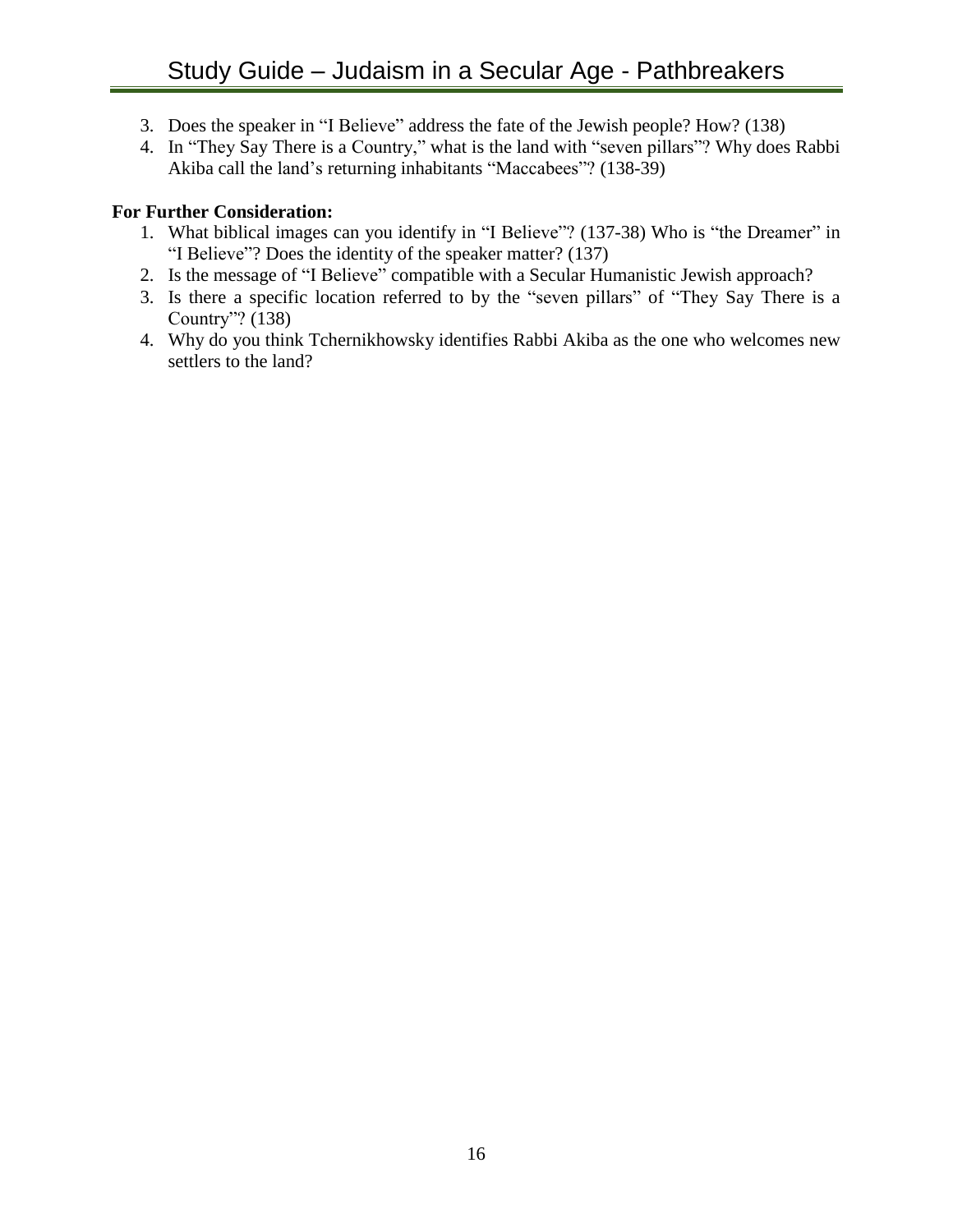# **STUDY GUIDE: AVRAHAM SHLONSKY**

# **The Man and His Times:**

Avraham Shlonsky was born in Ukraine in 1900. Though Shlonsky's family was affiliated with Chabad Hasidism, they were also strongly attached to the Cultural Zionism of Ahad Ha'am; in her youth, Shlonsky's mother had been involved in socialist politics in Russia.

At age 13, Shlonsky was sent to the land of Israel to attend high school in Herzlia, and he returned to Russia shortly before World War I. During the war, Shlonsky continued his studies in a secular school, and it was as a youth that he began composing poetry.

After a brief period of wandering in Russia and Poland, Shlonsky returned to the land of Israel, where he worked in road and building construction; he would later call himself a "poetroadbuilder in Israel." Shlonsky did more than compose poetry, however: he also wrote dialogues for theater and jingles for advertisements. Shlonsky also helped publish literary journals and became heavily involved in leftist politics and in international antiwar activities.

Shlonsky was the most important poet in Israel for much of his literary career. Shlonsky's poetry broke away from the naturalist- and Romantic-influenced Hebrew poetry before him. Much of his poetry incorporated the language and atmosphere of Israeli pioneer life. His poetry also responded to anti-Semitism and broader global events, to the point that his literary productivity stopped during much of World War II as the events of the Holocaust became known. Shlonsky also argued publicly for dramatic efforts to improve the quality of Israeli literature, including adopting new approaches to the formal composition of Hebrew poetry; Shlonsky himself took advantage of the Sephardi-based pronunciation of Hebrew newly adopted in Israel.

Shlonsky's literary output continued throughout his life in Israel; his final book was sent for publication on the day of his death in 1973.

# **Questions for Discussion:**

- 1. In "Toil," what imagery does Shlonsky use to describe the effect of work upon the land? What is the purpose of work? (141)
- 2. How does Shlonsky connect traditional Jewish ideas to the work of building up the land of Israel? (141)
- 3. Who does the work of creation in "Toil"? (141)
- 4. In "Toil" and "Everything Ordained," does any sense of the existence of a god appear? (141-42)
- 5. Who is the "you" addressed in these poems? (141-42)

- 1. How do Shlonsky's poems connect to the experiences and feelings of those who worked to cultivate and build the land of Israel? (141-42)
- 2. What biblical images does Shlonsky use? How does he use them?
- 3. Is there a place for traditional Jewish belief in Shlonsky's poetry?
- 4. Is his work meaningful or useful outside the land of Israel? Why or why not?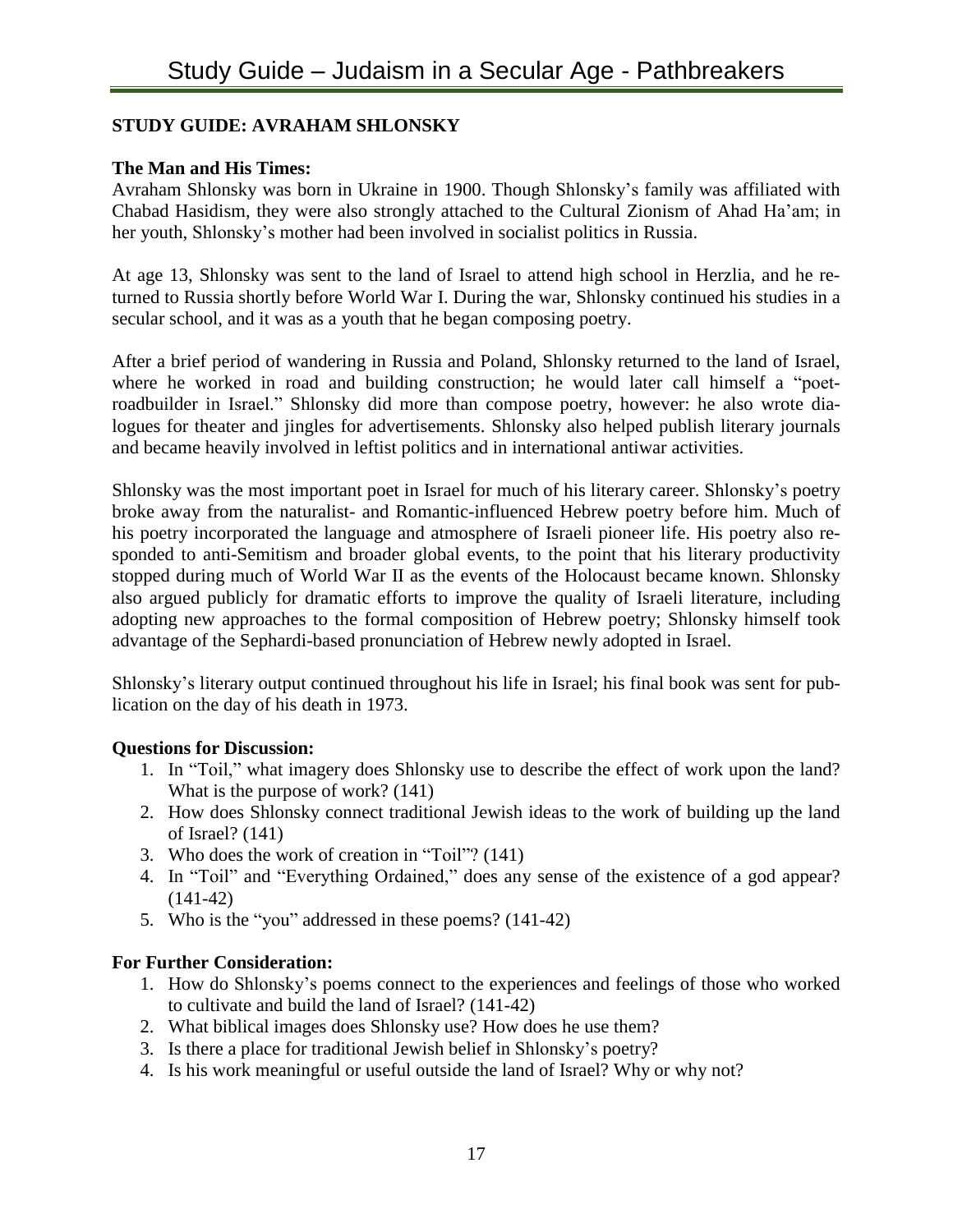# **STUDY GUIDE: SIGMUND FREUD**

# **The Man and His Times:**

Sigmund Freud was born in Freiburg, Moravia (now the Czech Republic) in1856. His family was Jewish and celebrated holidays but was not especially religious. When Freud was four years old, the family moved to Vienna, Austria, the capital of the Austro-Hungarian Empire. Freud attended a secular gymnasium school, and after graduation pursued medical studies at the University of Vienna.

While at the University of Vienna, Freud experienced considerable anti-Semitism but was able to begin working in neurology and physiology. Though interested in research, Freud also took clinical positions in hospitals in Vienna and Paris. It was in Paris that Freud became particularly interested in physical manifestations of neurological problems.

After marrying in 1886, Freud established a private clinical practice. It was in this setting that he began to develop what would become his most lasting medical legacy: psychoanalysis. Freud applied his techniques to himself as well as to patients; his approaches included dream interpretation and evaluation of sexual developmental issues.

Freud would also turn his techniques to the analysis of religion. He concluded there was a connection between religious ritual and obsessive behavior. Freud also came to view traditional religion as a means of addressing the unease of people in the world.

Despite his critique of religion, Freud maintained a strong Jewish identity. This may have stemmed in part from his experiences with anti-Semitism as a child and in university. His decision to remain Jewish instead of converting delayed his promotion to full professor at the University of Vienna. Nevertheless, Freud continued to associate with Jewish groups and causes, including B'nai Brith and Zionism. Near the end of life, Freud turned his psychoanalytic approach to the story of the Exodus in his *Moses and Monotheism*, concluding that the Israelites had risen up against Moses in the desert and killed him, thus connecting Jewish origins to his Oedipal theories.

Freud was still living in Vienna in 1938 when Nazi Germany took control of Austria during the Anschluss. Colleagues helped Freud and his daughter Anna escape Vienna, and the two relocated to London, where Freud died in 1939.

- 1. According to Freud, to what needs in human life does religion respond? (144-45)
- 2. What justifications does Freud say have been traditionally advanced for religious belief? Why does he reject them? Why, if they are unpersuasive, have they held sway for so long? (145-48)
- 3. In what way does Freud suggest that religious belief is akin to a delusion? How is it not like a delusion? Why does he think that philosophical approaches to religion are unhelpful? (148-49)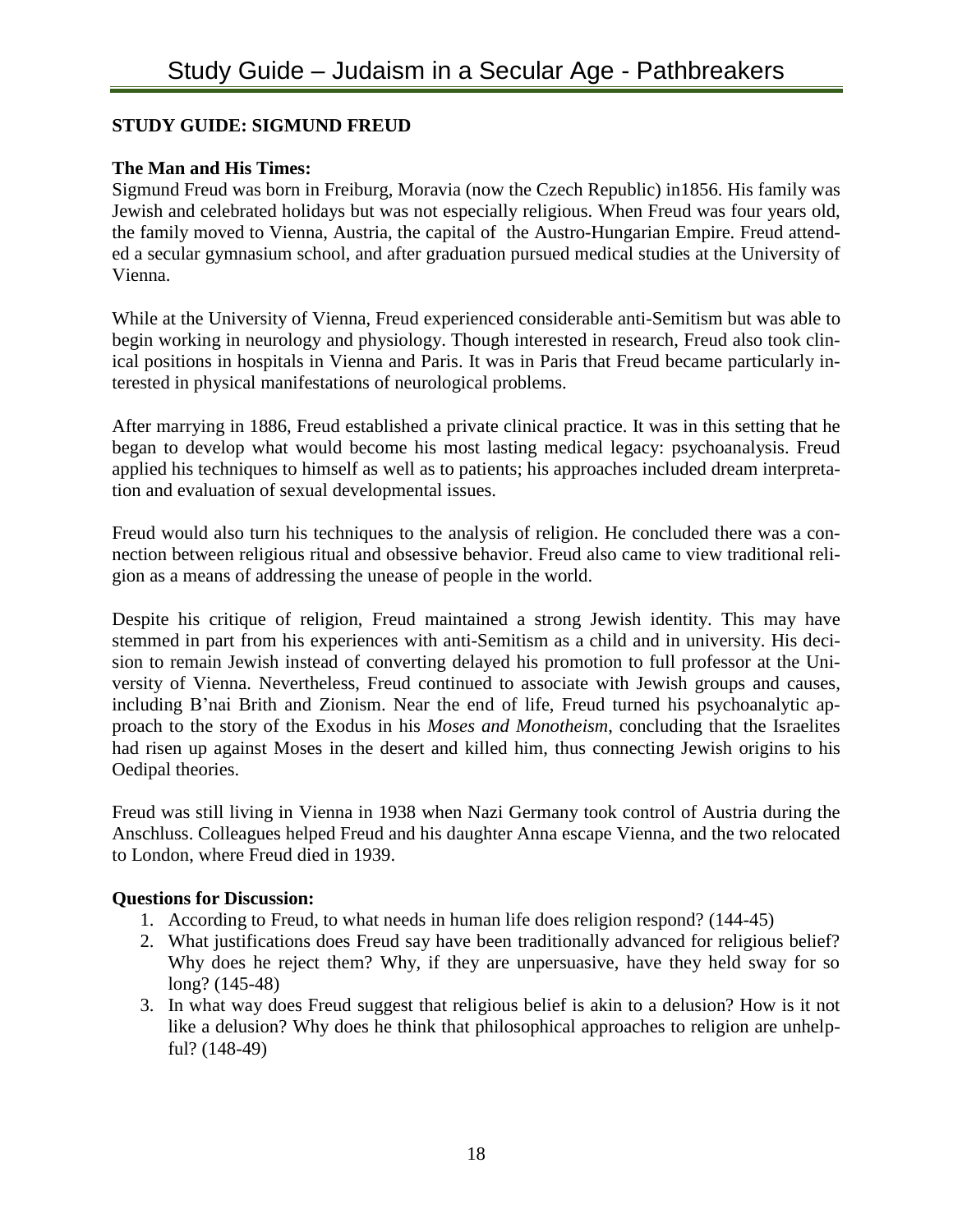- 4. If religion and philosophy are not adequate paths to knowledge of the world, why does Freud identify science as the best approach? How does he defend against the claim that religion is less effective in helping people cope with their world *because* of science? (148-50)
- 5. How does Freud address the claim that even if religion is untrue, nevertheless people thrown into a world without religion will be unable to cope? What does he expect the result will be? (150-51)

- 1. Freud characterizes religion—at least, religion in its typical Western European understanding—as an illusion. What problems can you see with calling religion an illusion or delusion?
- 2. Freud views science as an antithesis to religion. Need that be the case? How can we account for scientists who maintain some form of traditional religious identity or belief?
- 3. Do you think that Freud is correct when he describes the results of philosophical or internal personal reflection as "intuition and introspection…particulars about our own mental life"? (148) What value might philosophy have in discussions of religion?
- 4. What faults might there be in Freud's optimism that scientific knowledge will necessarily be more beneficial than traditional religious norms in helping people adjust to the difficulties of life?
- 5. How might one square Freud's critique of religion with a cultural Jewish identity? With a Secular Humanistic Jewish identity?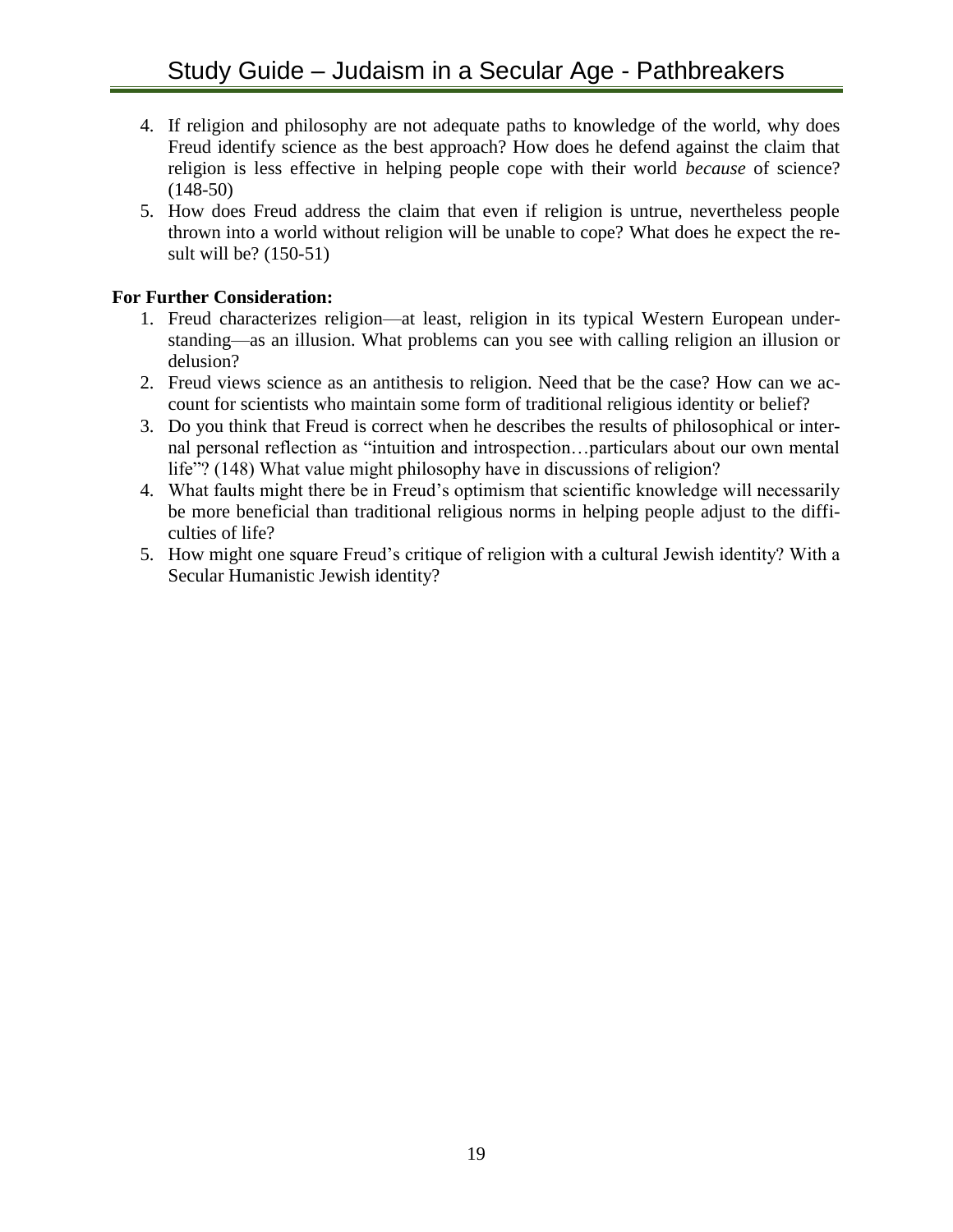# **STUDY GUIDE: EDNA FERBER**

# **The Woman and Her Times:**

Edna Ferber was born in 1885 into a middle-class Jewish family in Kalamazoo, Michigan. Her family relocated to several other Midwestern cities before settling in Appleton, Wisconsin. Ferber had been interested in pursuing drama, but her family could not afford to send her to college. Instead, at age seventeen Ferber became a newspaper reporter in Appleton. She later moved to Milwaukee and, from there, to Chicago, working as a newspaper reporter in each city.

Ferber also invested time in creative writing, writing a novel in 1911 and, in 1915, publishing a collection of short stories that popularized her writing. Ferber continued to write novels, publishing more than twenty books. Her stories frequently involved strong women whose determination leads them to success. Ferber won the Pulitzer Prize for her 1924 novel, *So Big*.

In 1926, Ferber published another novel, *Show Boat*, which was adapted as a long-running and regularly performed Broadway musical. Several other novels were adapted into films, including her 1952 novel, *Giant*, which in 1956 became a movie starring Rock Hudson, Elizabeth Taylor, and James Dean. Ferber also published two memoirs of her life; the first of these included discussion of her life as a Jewish youth in Midwestern towns with smaller Jewish populations.

While a youth, and even as an adult, Ferber was exposed to anti-Semitism. Though she rarely gave voice to these experiences directly in her work, many of her works included a secondary character that faced discrimination on ethnic or other grounds and proved to be a person of good character. Ferber identified strongly with her Jewish background in other ways, and like other secular Jews, her Jewish identity was strengthened by her experiences with anti-Semitism.

Ferber never married or had children, but took an interest in the career of a niece, Janet Fox, who performed in Broadway productions. Ferber died in New York City in 1968.

# **Questions for Discussion:**

- 1. How did Ferber view her Jewish identity in light of her upbringing? Was this a positive experience for her? In what ways? (153-54)
- 2. What was Ferber's experience with Judaism as a child? Was she drawn to her Jewish identity on its doctrinal merits, or for some other reason? (154-55)
- 3. How does Ferber understand the idea of the divine in this selection? (155-56)
- 4. How did Ferber express and maintain her Jewish identity as an adult? (156-57)

- 1. Ferber's negative experiences played as much of a role as her positive ones in forming and strengthening her Jewish identity. Are there enough experiences like this today in the United States to form similar Jewish identities?
- 2. Ferber characterizes her Jewish identity in a way we would likely characterize as secular or cultural Jewishness. Does her expression and understanding of her identity resonate with you? Why or why not?
- 3. In your experience, does the kind of anti-Semitism Ferber describes at Mrs. Wolcott's home exist today in the United States? How does anti-Semitism express itself today?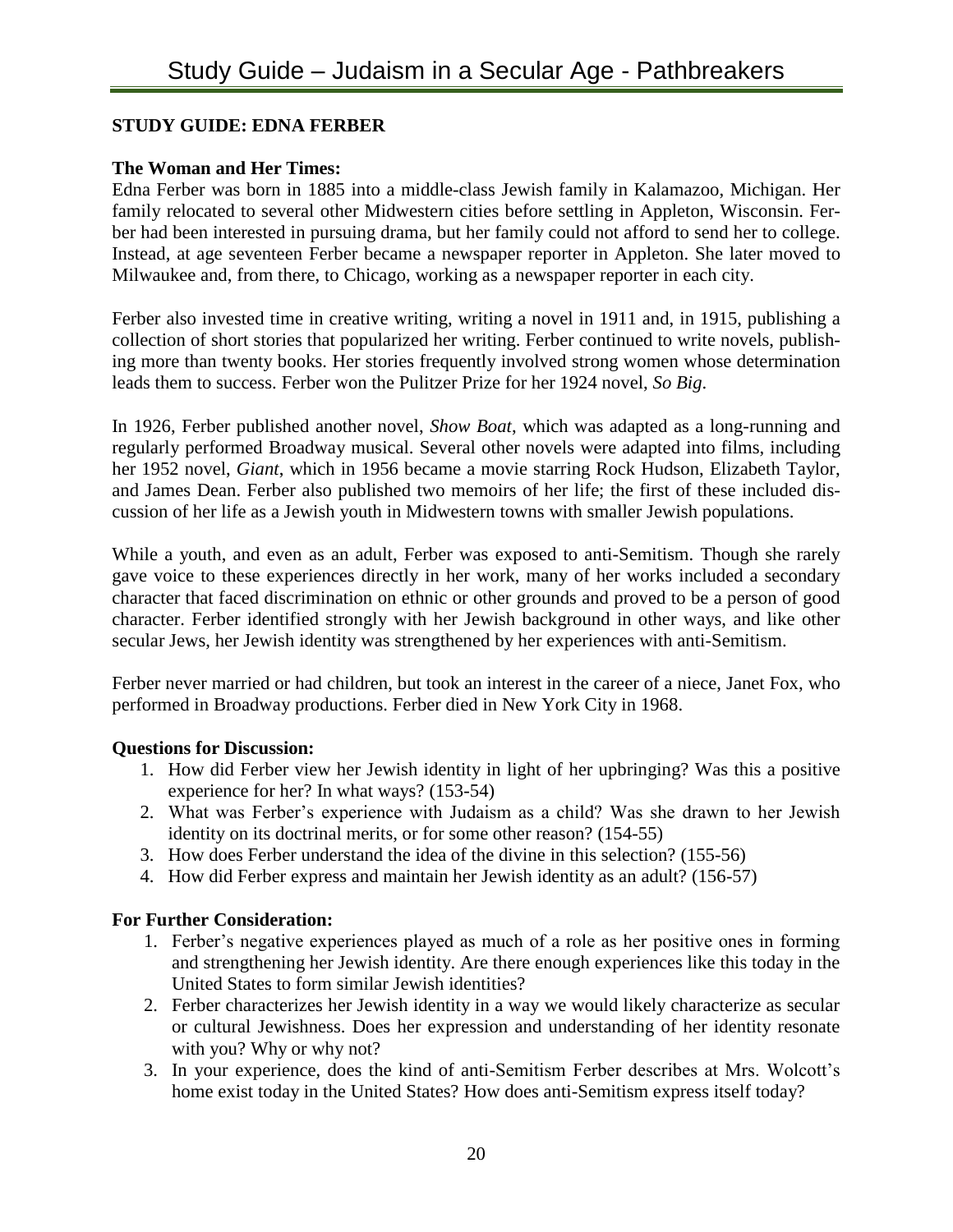# **STUDY GUIDE: EMMA GOLDMAN**

#### **The Woman and Her Times:**

Emma Goldman was born in Kovno, Lithuania, in 1869. She grew up in Kovno and Konigsberg, and, eventually, St. Petersburg, Russia. Goldman had formal schooling until conflicts with her father and teachers foreclosed that avenue for her. Goldman continued to read and was largely self-educated, and in 1885 she left Russia for the United States.

Goldman became a devotee of anarchist thought, and eventually became one of its most prominent advocates in the United States, along with her long-time companion, Alexander Berkman. Goldman also believed in acting upon her convictions, and it was to that end that she and Berkman developed an ultimately unsuccessful plot to murder an industrialist after a labor strike was crushed in Pennsylvania.

Goldman published the journal, *Mother Earth*, from 1906 to 1918. She spoke and wrote often and with conviction on issues related to women's liberation, gender equality, economics, and the inequalities of capitalism. Goldman was vocal in her support of contraception, as well, and advocated for individual liberation and the elimination of the coercive power of the state in people's lives.

Goldman was also an outspoken opponent of World War I and the conscription of men into the military. It was this that finally caused her and Berkman to be sent to jail and, after that, to be deported along with more than 200 others to Bolshevik-run Russia in 1919. While Goldman was an advocate of communism as an economic system, she disliked the dictatorial, individually oppressive nature of the Bolshevik regime. Disillusioned with the Bolsheviks, Goldman left Russia in 1921.

She remained in England for much of the rest of her life. Goldman continued to write, but she rarely had the kind of social influence she had enjoyed in the United States before 1918, when she was known widely as "Red Emma." Late in her life she became involved with the anarchist cause in the Spanish Civil War of the mid-1930s, helping to run their press and propaganda outlets.

After her death in 1940, Goldman was buried alongside the bodies of anarchists killed in the Chicago Haymarket Affair in 1886.

- 1. Why did Goldman think that marriage was inconsistent with true emancipation of women? Did she think external or internal obstacles to women's emancipation were more difficult to overcome? Why? (160-61)
- 2. Why did Goldman think that emancipated women of her time were less vital than the unemancipated women of their grandmothers' time? (161)
- 3. How did Goldman think women could best achieve genuine emancipation? On what does she base her claim? (161-62)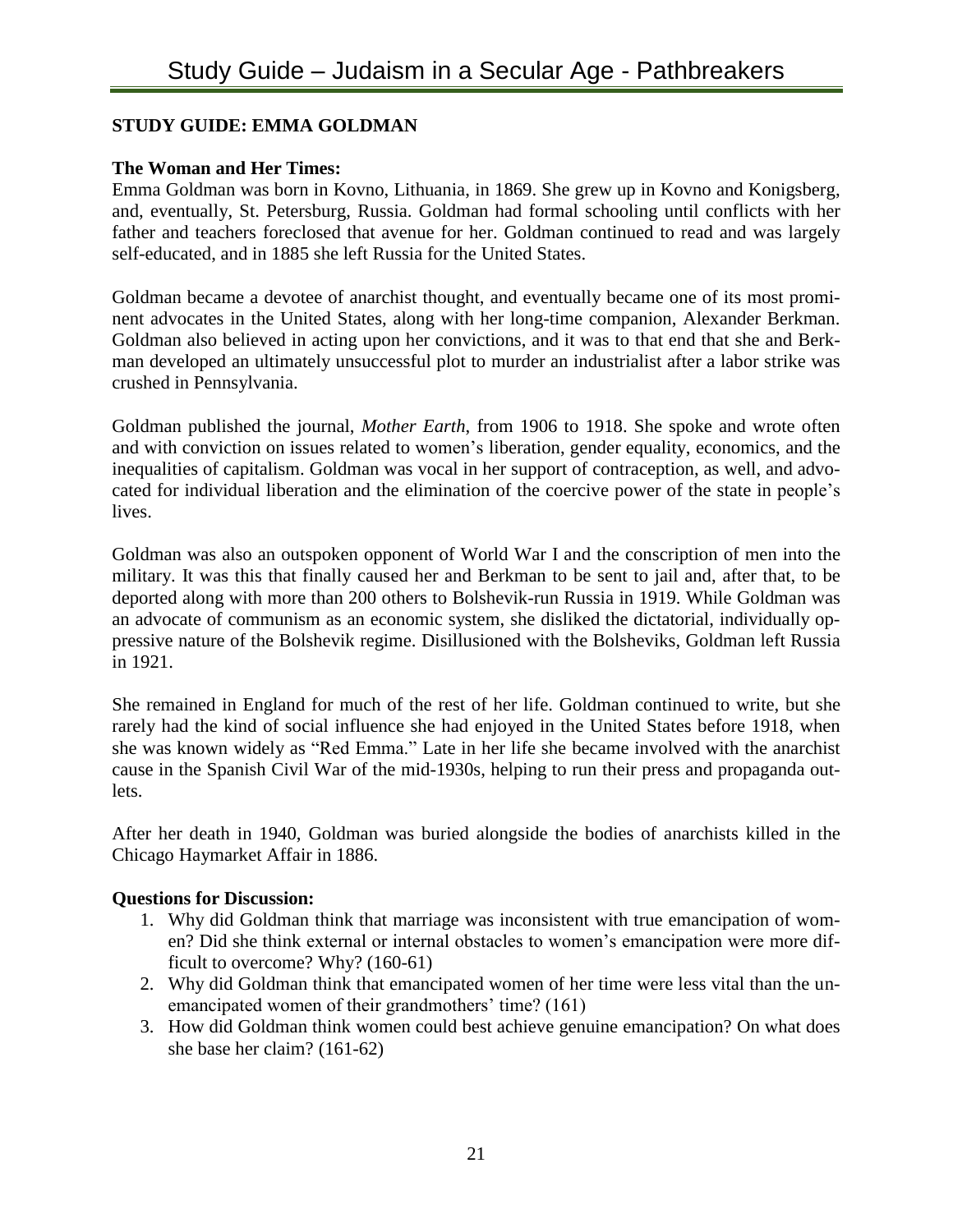- 4. What conclusions about governments of all types formed the basis of Goldman's anarchism? What broader social problems did Goldman think governments exacerbated?  $(162-63)$
- 5. The anarchism Goldman advocated for the entirety of her adult life failed to achieve any of its stated goals. Why, then, did Goldman insist that her life had been worthwhile?  $(163-64)$

- 1. Do you agree with Goldman's arguments concerning marriage as inherently preventing women's true emancipation? Why or why not? (160-61)
- 2. To what extent does Goldman's approach to women's emancipation fit with present-day humanistic approaches to gender, racial, sexual, and similar rights-related issues? Is her approach to the question of emancipation one Secular Humanistic Jews could draw from today? (160-62)
- 3. From what you've read here, in what ways do you think Goldman's anarchic approach might be compatible with Secular Humanistic Judaism? Where would the two not fit well together? (162-63)
- 4. Goldman's view on whether her life was worth living is a contrarian one: she seems content with having stirred debate, even if ultimately her view did not lead to change in her lifetime. How does her view on what makes life worth living resonate with you? How would you measure whether a life is worth living? (163-64)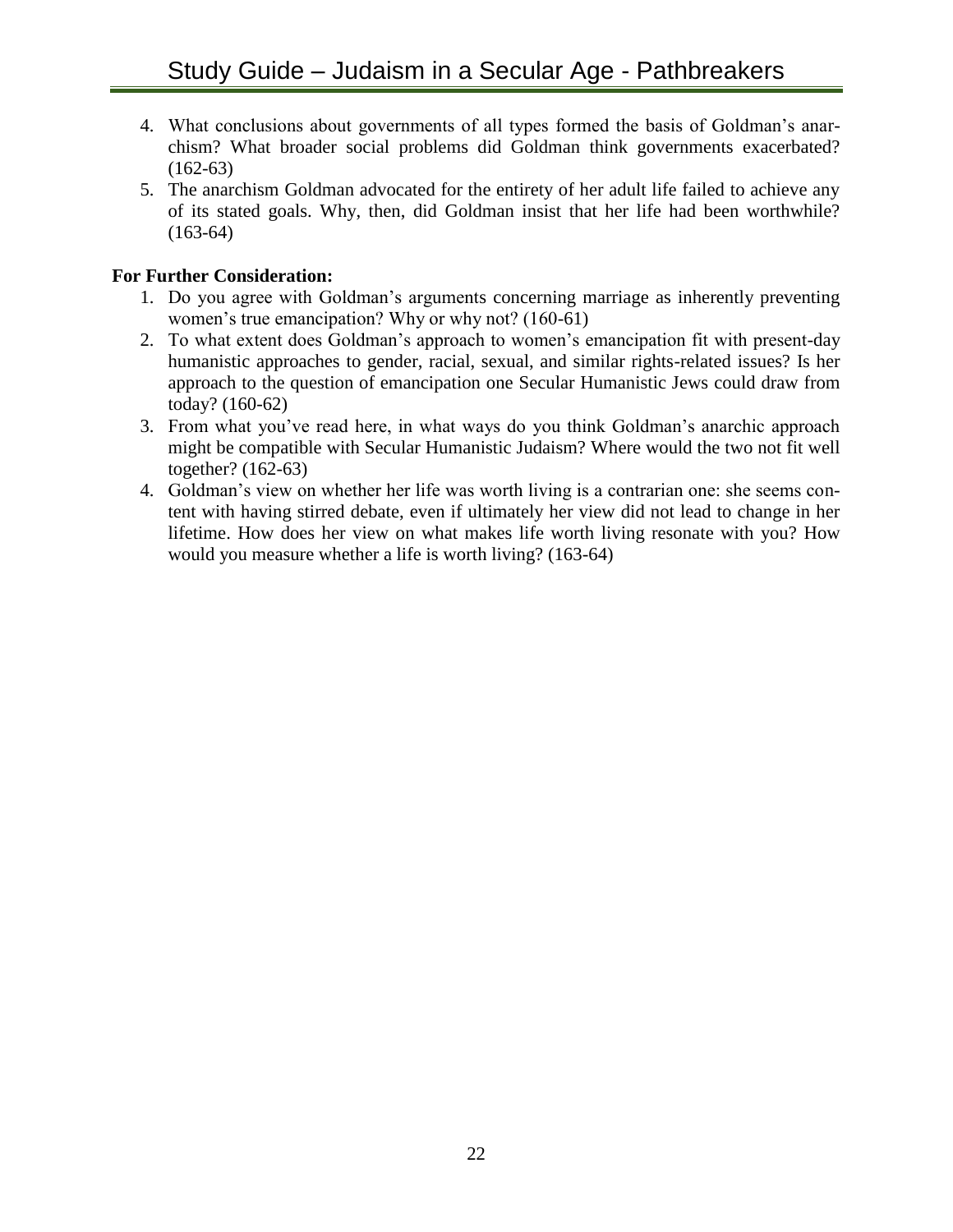# **STUDY GUIDE: HORACE KALLEN**

# **The Man and His Times:**

Horace Kallen, a rabbi's son, was born in Silesia, Germany, in 1882, and came to the United States with his family in 1887. Kallen studied at Harvard University under William James. He later worked with John Dewey, who would influence strongly not only Kallen but also the founder of Reconstructionist Judaism, Mordechai Kaplan.

After teaching at several universities in the early 1900s, Kallen helped to found the New School of Social Research in New York. He began his work at the New School in 1919, and he was eventually made dean of the graduate faculty of political and social science. Kallen remained at the New School until 1965, and later taught elsewhere.

Kallen was heavily involved in Jewish causes throughout his life. He was an early American advocate of Zionism, believing that the Jewish people required a homeland both as a form of protection and for cultural development. Kallen was also an early advocate of cultural pluralism in American society (as opposed to the "melting pot" idea often spoken of during his lifetime): he believed that each ethnic group provided its own contributions to the broader American culture. Kallen favored the formation of economic cooperatives as a counterweight to the influence and power of larger corporate entities. Part of Kallen's approach to social theory was an insistence that all ideas be tested for their usefulness in human life--including religious ideas, which he viewed as the products of human beings rather than as divine revelations.

Kallen died in 1974.

# **Questions for Discussion:**

- 1. What does Kallen think of efforts to identify an essence of Judaism or Jewishness? (166- 67)
- 2. How does Kallen think Jews actually identify with and construct their identities? How does this compare to what Jewishness and Judaism actually are? (167-68)
- 3. What does Kallen suggest we can learn about Judaism from those scholars of Jewish life who are not Jewish themselves? Why are Jews not able to do this themselves? How might learning from non-Jewish scholars help Jews to construct their own identities? (168-69)
- 4. What problem does Kallen identify in modern efforts to redefine Judaism? How does Kallen think Jewish identity is best understood? (169-71)
- 5. Does Kallen think Judaism is a religion, or something else? If something else, what? (171-72)

- 1. Do you think Kallen's demotion of Judaism in favor of a broader idea of Jewish culture is correct? What weaknesses might there be in his approach?
- 2. Kallen's understanding of Jewish culture is broad, and he recognizes that individuals pick and choose what makes up Jewish identity. What problems can this cause for attempts to recognize Jewish culture as a single phenomenon?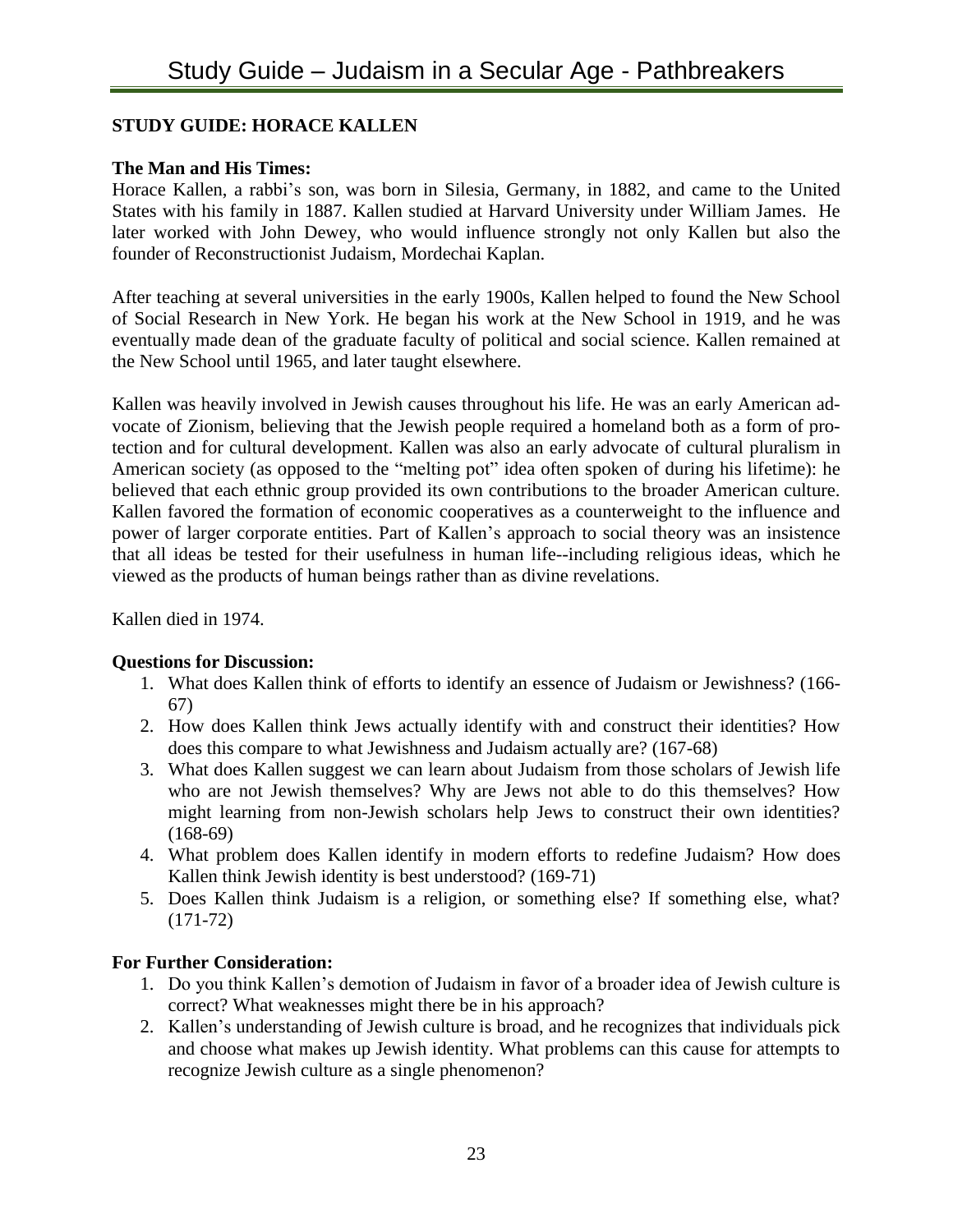- 3. What risks are involved with Kallen's suggestion that we consult non-Jewish scholars of Judaism? How can those risks be offset?
- 4. Kallen sees Jewish culture as a source of values for the broader Western world. Does his approach seem to value what non-Jewish culture could contribute to Jewish culture?
- 5. Does Kallen's approach to understanding Jewish culture work for Secular Humanistic Jews? Why or why not?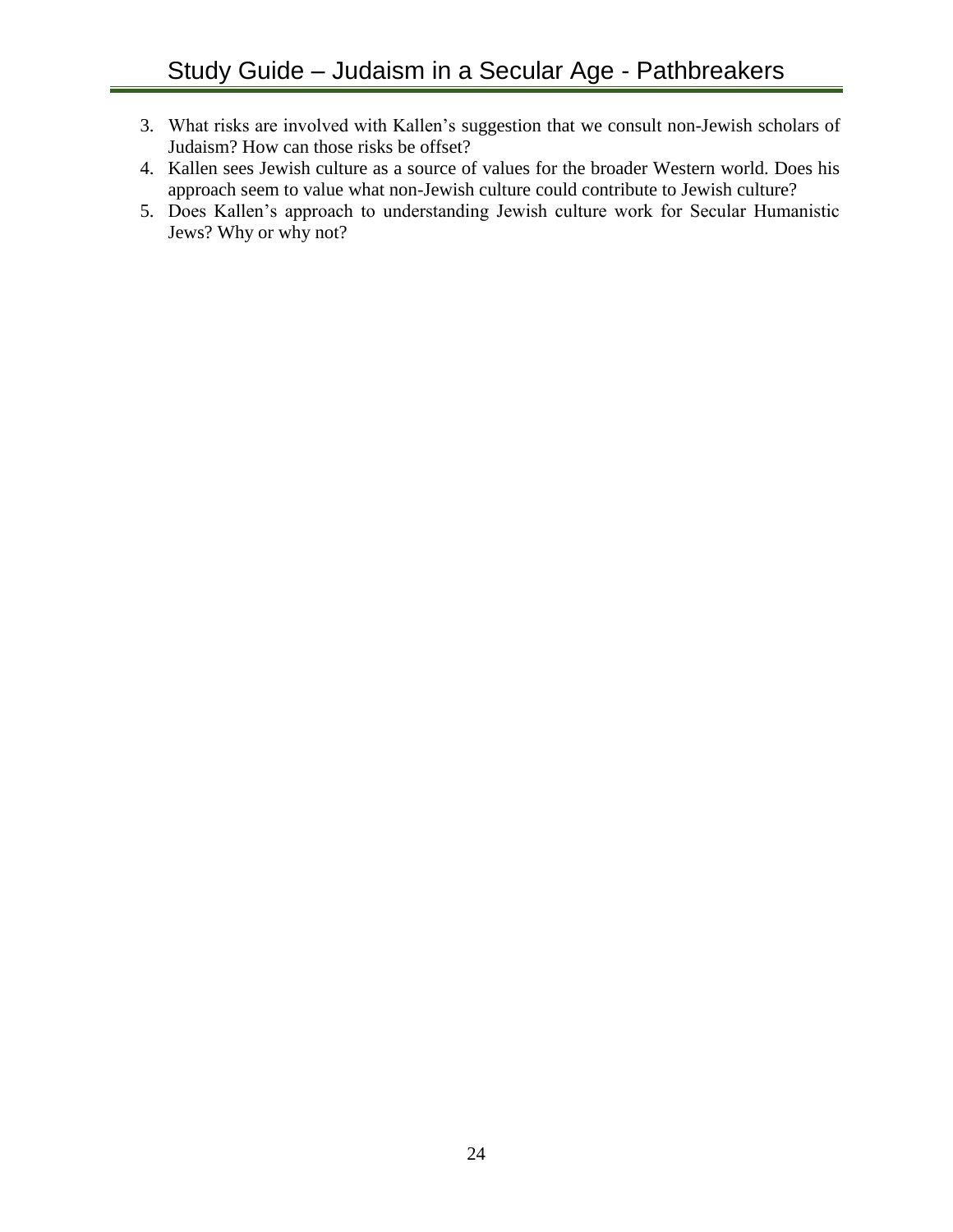# **STUDY GUIDE: ERICH FROMM**

# **The Man and His Times:**

Erich Fromm was born in 1900 in Frankfurt am Main, Germany, the only child of Orthodox Jewish parents. Fromm was initially religious, though he eventually ceased to be so. After primary and secondary education, Fromm attended university, first in Frankfurt and later in Heidelberg. He initially studied law, but eventually turned his attention to psychology and sociology, and he earned his Ph.D. in sociology at the University of Heidelberg.

After completing his studies in the early 1920s, Fromm turned his attention to psychoanalysis, beginning his practice in 1927 and completing his education in psychoanalysis in the early 1930s in Frankfurt. The Nazis came to power soon afterward, and Fromm relocated to Geneva and then, in 1934, to the United States, where he joined the faculty at Columbia University. After his time at Columbia University, Fromm was on the faculty of a number of different institutions in the United States and Mexico. He also maintained an active psychoanalytical practice, and wrote and published numerous books on psychoanalytic and social issues.

Fromm's theories were neo-Freudian, focusing on human freedom with additional social and sociological dimensions. He was thus sometimes critical of Freud, though he acknowledged Freud along with Einstein and Karl Marx as the intellectual parents of modern thought.

Much of Fromm's work was infused with insight from and interpretation of traditional Jewish sources, including the Bible, the Talmud, and Hasidic stories and texts. Fromm's humanistic approach to individuals and society drove him toward political liberalism and social activism. He was active in socialist politics in the United States, and was deeply involved in anti-war activities in the 1960s and early 1970s.

Fromm died in Switzerland in 1980, just a few days shy of his eightieth birthday.

- 1. What does Fromm identify as the central point of humanistic religion? What place is there for a notion of god in humanistic religion? How does Fromm attempt to incorporate existing traditional religious traditions into his notion of humanistic religion? (174-76)
- 2. How do specific types of humanistic religion differ from what Fromm terms authoritarian religion? How does Fromm think authoritarian religion works to undercut human freedom and fulfillment? (175-77)
- 3. Fromm acknowledges that the Hebrew Bible was the result of human work and not divine revelation. What does he contend is the core meaning and purpose of that work? What reasons does Fromm give for why Jewish traditions are, in his view, inherently humanistic? (178-80)
- 4. What does Fromm identify as being distinct about humans when compared to other creature? What is the consequence of this difference? (180-81)
- 5. What type of love does Fromm identify as fundamental to all other types? How does love, as Fromm conceives of it, serve to help both the individual and others? Why does Fromm insist we should have faith in the idea of love he has articulated? (181-83)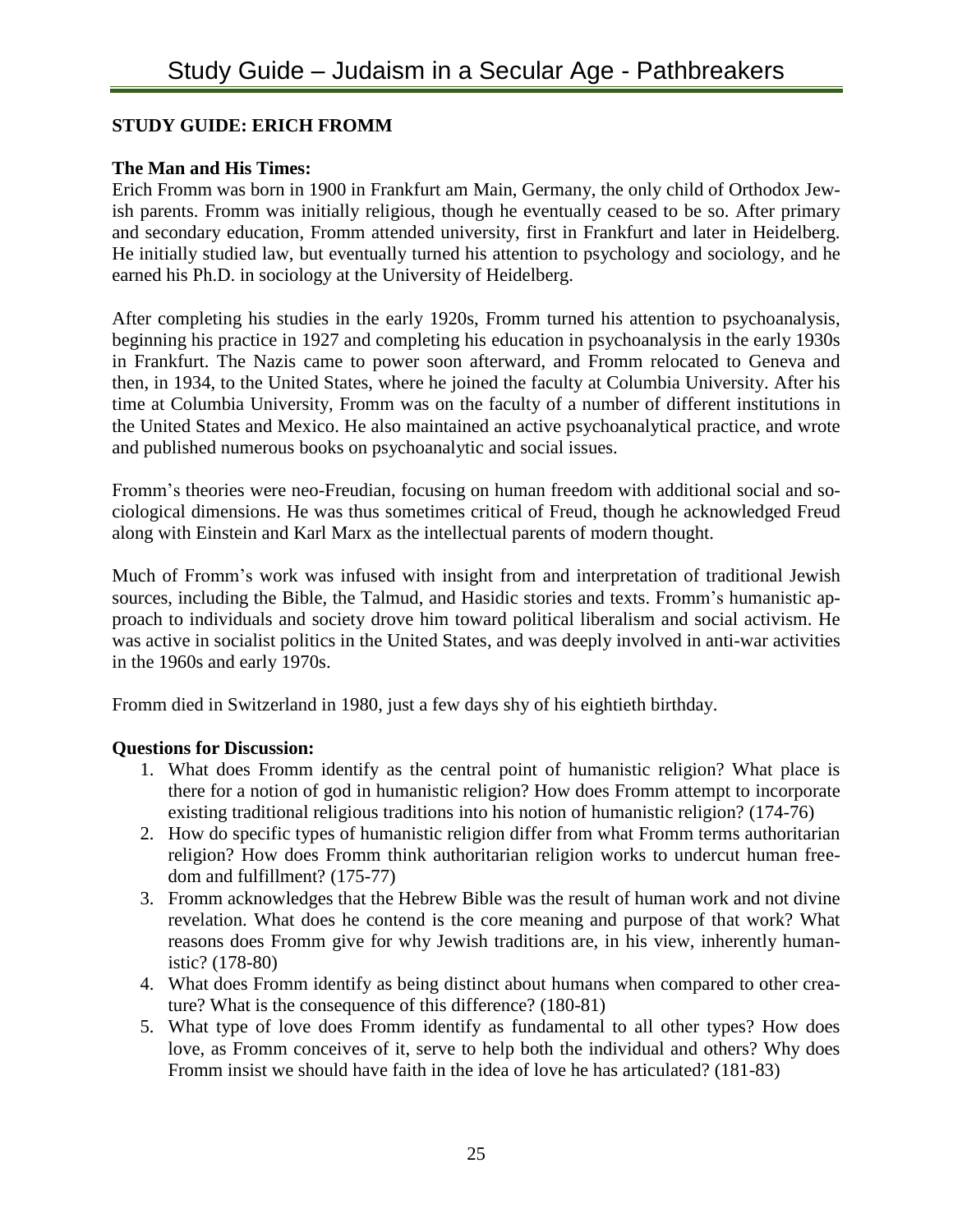- 1. Fromm distinguishes between humanistic and authoritarian forms of religion. What do you think he means by "religion" in this context? Are either of these types of religion social phenomena, or rather personal convictions of the individual? (174-77)
- 2. Are you persuaded by Fromm's use of the language of psychoanalysis to describe the differences between humanistic and authoritarian religion? (175-77)
- 3. Fromm's understanding of the authorship of the Bible is one with which most Secular Humanistic Jews would agree. Do you think that Fromm's interpretations of the Bible and Judaism are believable? Why or why not? (178-80)
- 4. What do you think Fromm means by the word "love"? Is it an emotion, a set of rational conclusions, or something else?
- 5. In numerous places in his work, Fromm refers to the idea of a god, but insists that he is not a theist and that his humanistic notion of religion is one that comports with both theist and nontheist approaches to the question of a god. Is he correct? Is his use of the word "god" one that Secular Humanistic Jews could accept?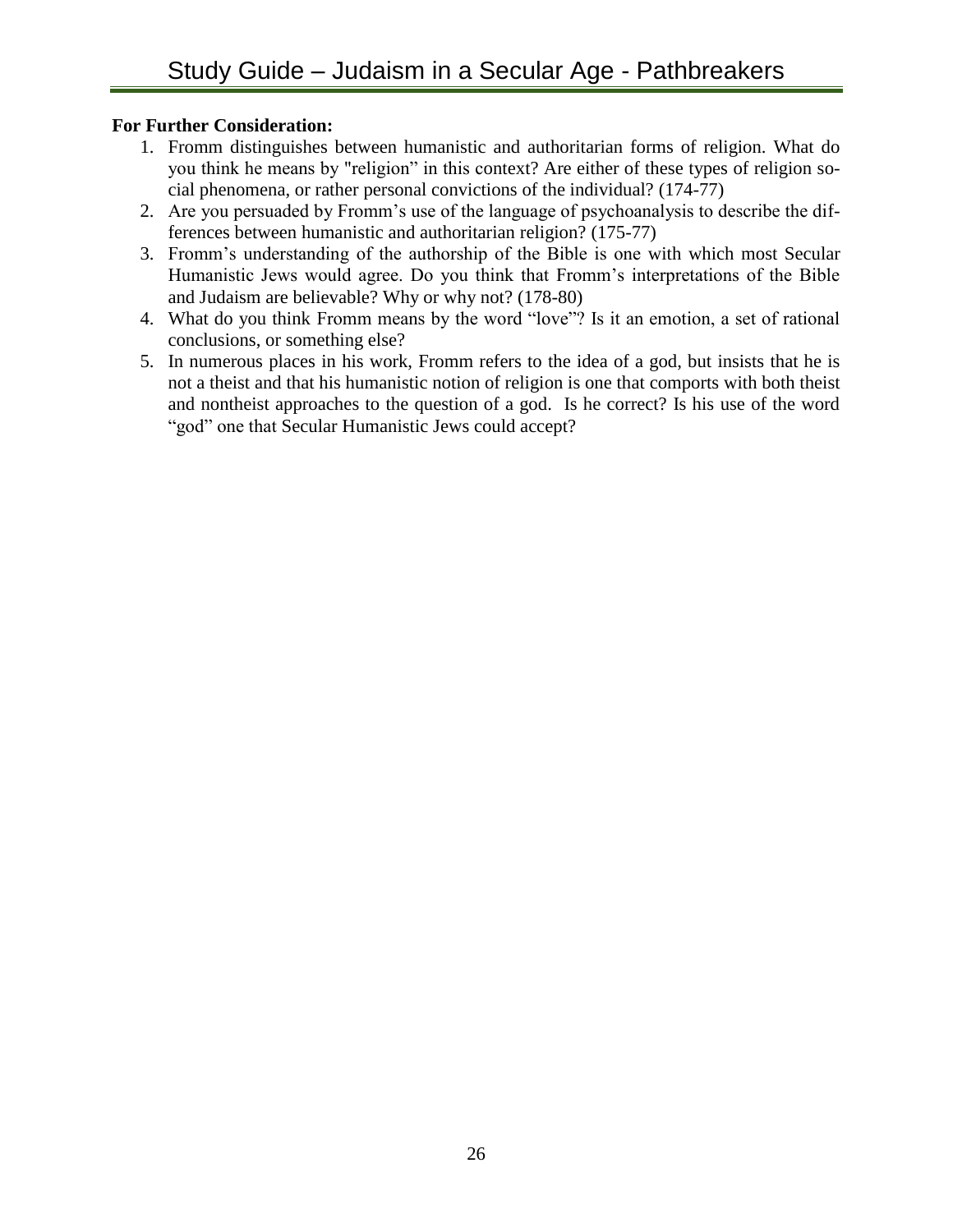# **STUDY GUIDE: MARIE SYRKIN**

#### **The Woman and Her Times:**

Marie Syrkin was born in Switzerland in 1899, the only daughter of two socialist Zionists: Nachman, a prominent thinker, and Bassya Osnos. The family relocated within Europe several times before settling in New York City in 1908. Bassya died in 1914; Nachman died in 1924. Syrkin would marry three times; her first marriage was annulled, the second ended in divorce, and her third marriage would last from 1930 until her husband's death in 1976.

Syrkin attended New York City public schools; her family was not religious, but their activity in socialist Zionist circles left her with a strong Jewish identity. After graduating from high school, Syrkin earned B.A. and M.A. degrees in English literature from Cornell University. Syrkin went on to teach high school in New York City schools, and she published a book illustrating her educational theories, *Your School, Your Children*, in 1944. Syrkin also composed poetry throughout her life, and translated numerous works of others from Hebrew or Yiddish into English.

After the Holocaust, Syrkin published a study on Jewish resistance, *Blessed Is the Match*. In 1950, Syrkin joined the faculty of Brandeis University, where she was the first professor in the country to teach a class dedicated to Holocaust-related literature. Syrkin published works regularly in Jewish and general-interest periodicals.

In addition to her literary activity and teaching, Syrkin was heavily involved in publishing efforts within Labor Zionism. Syrkin was also friends with numerous Labor Zionist figures, including Golda Meir. Syrkin wrote a number of books about socialist Zionist figures, including her father, Nachman, and Golda Meir.

After retiring from Brandeis in 1966, Syrkin received honorary doctoral degrees from several schools, including Brandeis University and the Reconstructionist Rabbinical College. She also was involved in various Zionist organizations in Israel and won several prizes for her political and literary work. Syrkin lived in California until her death in 1989.

#### **Questions for Discussion:**

- 1. In "Law and Order," how do humans compare to the broader universe? How does the poem suggest humans should adapt themselves to the universe around them? (185)
- 2. What manner of revolution does Syrkin refer to in "Law and Order"? (185)
- 3. In "The Covenant," does the speaker in the poem believe in a god? Why does the speaker pray? (186)
- 4. How does the speaker in "The Covenant" identify as Jewish? (186)

- 1. How might "Law and Order" suit Secular Humanistic Judaism as an approach to connecting human needs with the nature of the broader world? (185)
- 2. Can Secular Humanistic Jews share the speaker's approach to Jewish identity as expressed in "The Covenant"? Why or why not? (186)
- 3. In what ways could each poem be read as a response to the Holocaust, a prominent part of Syrkin's academic life and work?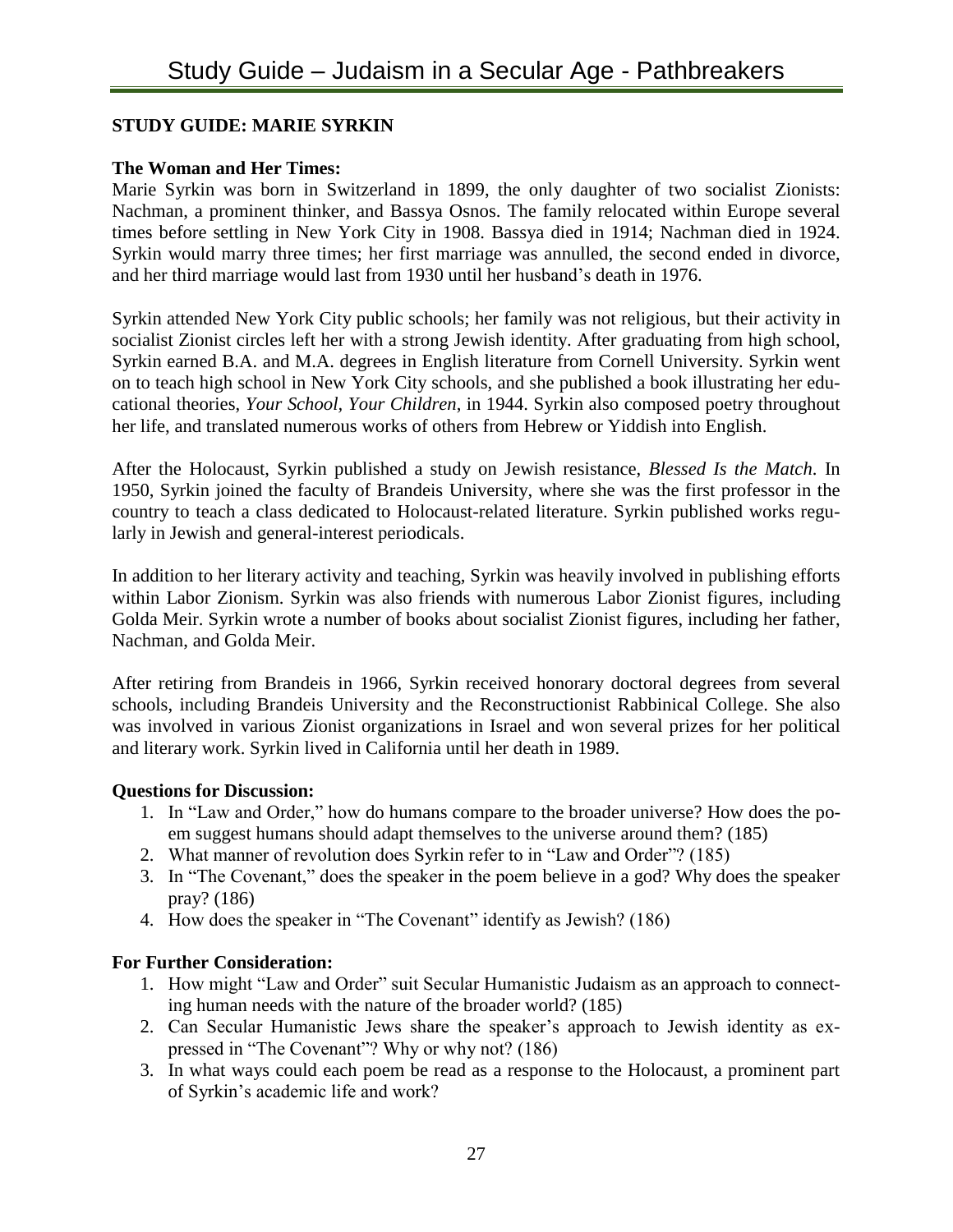# **STUDY GUIDE: SIDNEY HOOK**

# **The Man and His Times:**

Sidney Hook was born in Brooklyn in 1902 to Austrian Jewish parents. He earned his bachelor's degree at the City College of New York, and his Ph.D. at Columbia University, where he studied philosophy with John Dewey. Hook was involved in socialist politics at this time, and became a philosophy professor--first at New York University and, later, at Columbia University.

Hook's involvement in socialist politics saw him initially enthusiastic about the Soviet revolution in Russia, but he became skeptical and later openly hostile to Communism as a result of its totalitarian leanings. By the beginning of the Cold War, Hook publicly advocated against Communism in particular, and against both left- and right-wing forms of totalitarianism in general. Hook was also an atheist. He took a consequentialist view of ethics and rejected ideological orthodoxy of all types.

Hook's willingness to work with both the political left and right against totalitarian approaches saw him gradually move away from socialism as the Cold War progressed; he ended his career as a fellow of the politically conservative Hoover Institution at Stanford University in California. Hook's distinguished career in teaching and research resulted in his recognition as a member of the National Academy of Arts and Sciences, a recipient of the Presidential Medal of Freedom, and the establishment of an annual Phi Beta Kappa award in his honor.

Hook was married twice and had three children. He died in 1989.

- 1. Hook writes that his criticisms of modern Christian thought are not based on a defense of Judaism. Why, then, would he make his critiques? If he might apply that same criticism to what he calls "Judaism in any of its historic forms," on what basis does he think Jewish identity can have a legitimate claim to continued survival? In what kind of a society might Jews be best able to seek their survival? (189)
- 2. From what religiously based or supernaturalist criticisms does Hook try to defend humanism? Does Hook think that humanism is a substitute for traditional religion? Does he think that religion has any greater claim to morality than an atheistic totalitarianism? (190-91)
- 3. What connection, if any, does Hook identify between religion and morality? (191-92)
- 4. Why does Hook insist that naturalistic humanism would locate its approach to morality in its examination of the consequences of human action, rather than the individual actors' purposes in taking action? (192-93)
- 5. How does Hook argue that consequentialist ethics can nevertheless be rational? How can people reach agreement on the content of what is or is not ethical behavior? How is Hook's understanding of the source of authority for humanist ethics different from that of other "humanist" theories? (193-94)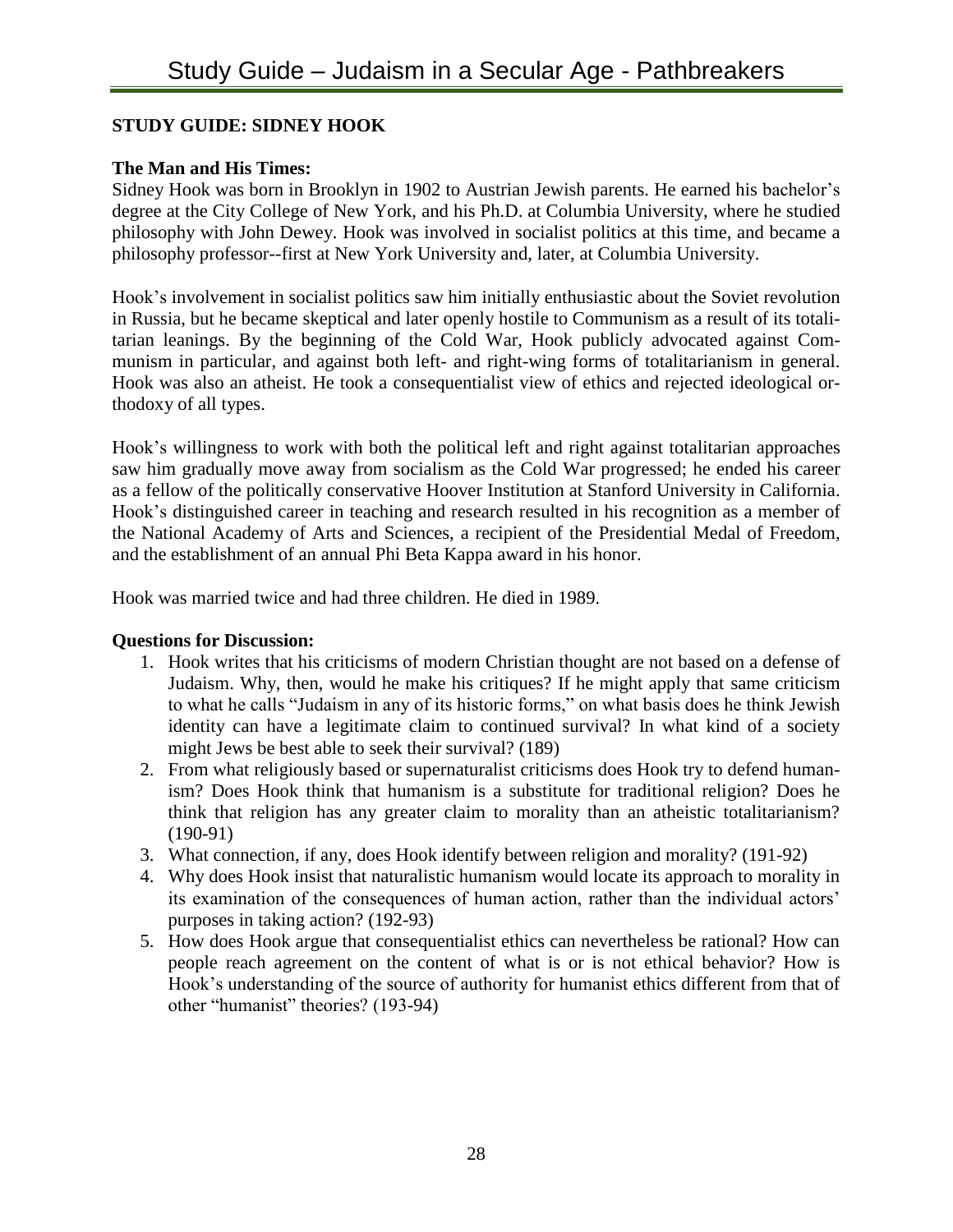- 1. Hook argues that Jews can best escape discrimination in what amounts to a liberal democracy. What kind of Jewish identity do you think Hook envisions as a legitimate one? (189)
- 2. Do you agree with Hook's conclusion that supernaturalist religions do not have any inherent ethical content, but are instead used as pretexts for an adherent's personal preferences? (191-92)
- 3. Do you agree with Hook's approach to morality as one that comes from the consensus of reasonable persons interacting with one another? (192-94)
- 4. Do you think that Hook's rejection of institutional authority over ethics--whether in the form of political or religious institutional authority--is necessary for a Secular Humanistic Jewish approach to morality? (193-94)
- 5. Is Hook's libertarian approach to ethics one that is compatible with Secular Humanistic Judaism? Why or why not?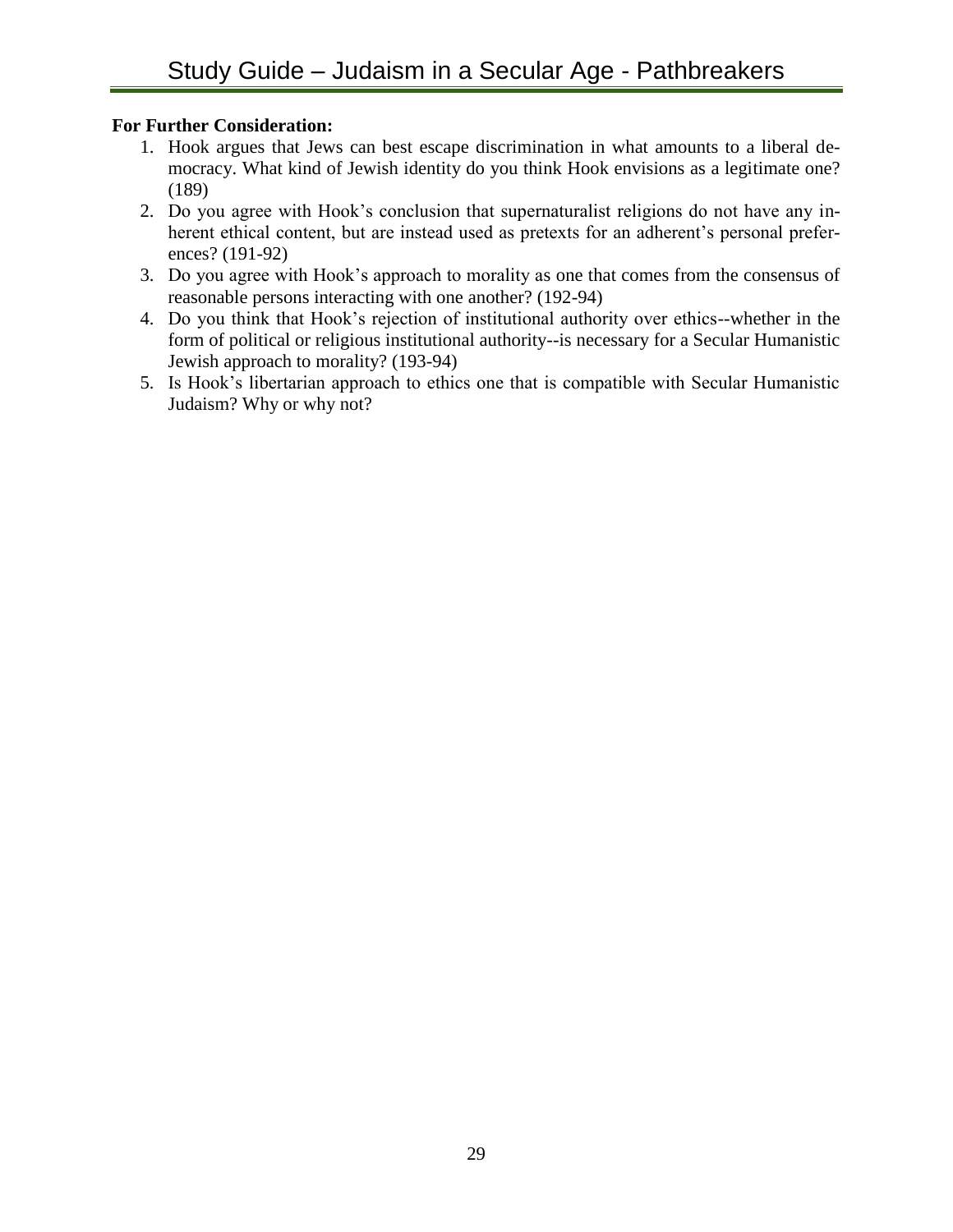# **STUDY GUIDE: HANNAH ARENDT**

#### **The Woman and Her Times:**

Hannah Arendt was born to a Jewish family in Hanover, Germany, in 1906. She earned a Ph.D. in 1926 after studying with prominent German philosopher Karl Jaspers. Arendt was married twice: once in the early 1930s, and again in 1940.

Arendt was an academic in Germany in 1933, and as a result of the rise of the Nazis left Germany for Paris. After World War II broke out, Arendt and her husband were classified as enemy aliens, and Arendt left Paris for the United States in 1941. While in the United States, Arendt was involved in numerous Jewish organizations, including the Conference on Jewish Relations and Schocken Books. Arendt also served as the Executive Director for Jewish Cultural Reconstruction, which sought to distribute property owned by Jews who, after their deaths at the hands of the Nazis, left property behind without heirs. In 1963, Arendt joined the faculty of the University of Chicago; in 1967, she left Chicago for a faculty position at the New School for Social Research in New York City.

Arendt wrote numerous books and articles. She is known for two especially prominent works: *The Origins of Totalitarianism*, and *Eichmann in Jerusalem*. In *The Origins of Totalitarianism*, published in 1951, Arendt identified the decline of personal freedom and the rise of totalitarianism as connected in part to anti-Semitism, in part to social upheaval that degraded the nationstate system, and in part to the turn in the public sphere toward private interests rather than public participation in politics.

In *Eichmann in Jerusalem*, published in 1963, Arendt argued that Eichmann himself was evil in a manner that could only exist and be enabled by a modern technological age, but that Eichmann was an otherwise unimpressive, largely un-self-aware mid-level bureaucrat. Arendt also identified European Jews as having been largely complicit in their persecution and eventual murder by the Nazis. *Eichmann in Jerusalem* was met with tremendous upheaval because of its characterizations of both Eichmann and of European Jewish leaders.

As an undergraduate student in the early 1920s, Arendt began an affair with the German philosopher, Martin Heidegger. Heidegger would later become heavily involved in Nazi Party activities within German academic life. Yet the influence of Arendt's affair with Heidegger endured for much of her life, and survived a long hiatus imposed by the rise of the Nazi Party—even as Arendt appeared to have been aware of Heidegger's Nazi ties during the war and his post-war apologia for his involvement.

Arendt died in 1975 in New York City.

- 1. Why does Arendt argue that culture is separate from religion? Why does she think Judaism found itself unable to respond to the sudden openness of European culture? (196-97)
- 2. What problem did Arendt identify in prior examples of Jewish culture? How had the development of good approaches to Jewish culture been impeded in the past? (197-98)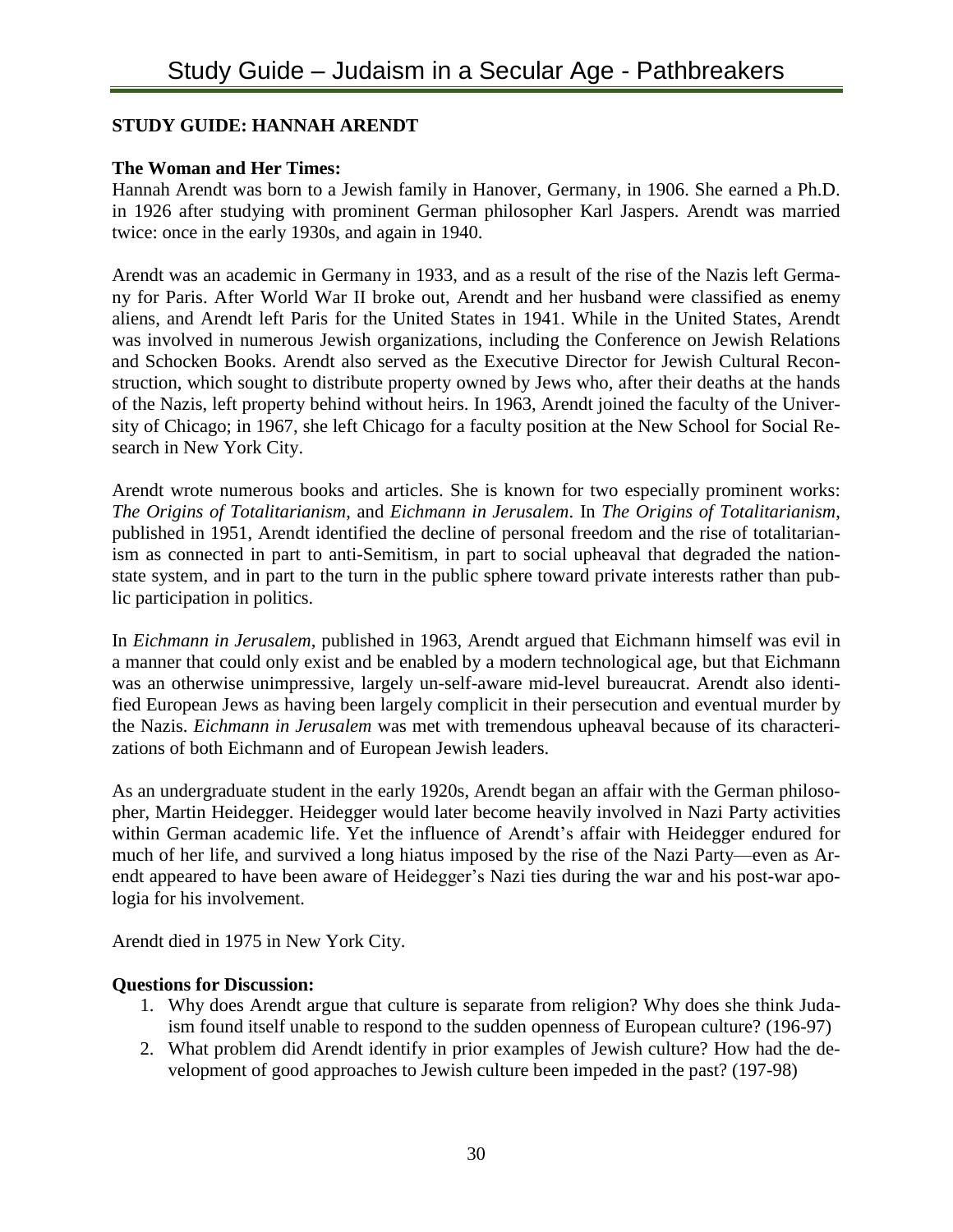- 3. How did Arendt think Jewish culture, distinct from Jewish religion, could be fostered? What sources did she consider most important in this effort? What role did Arendt see Jewish settlements in Palestine playing in this effort? What place did American Jews have in this initiative? (198-99)
- 4. What does Arendt appear to think of Eichmann's blameworthiness for his crimes? How does this compare to Arendt's judgment of blameworthiness for the leaders of various Jewish councils? (200-03)
- 5. What does Arendt mean by the phrase, "the banality of evil," in light of Eichmann's last moments? (203-04)

- 1. Do you agree with Arendt's argument that religion is separate from culture? If Arendt is correct, how can Jewish religion and Jewish culture interact while being separate?
- 2. Arendt concludes that "the development of a Jewish culture … will from now on not depend upon circumstances beyond the control of the Jewish people, but upon their own will." (199) Does she develop a convincing argument that there *should* be a Jewish culture? If so, what is it?
- 3. Arendt observes that the laws used to prosecute Eichmann were not enacted with Nazi Party members in mind, but instead were intended for the prosecution of Jews who willingly collaborated with Nazis and collaborator governments. Since Arendt views Eichmann's form of evil as "banal," do you think Eichmann could properly be punished by laws under which Jews who engaged in similar conduct could not be punished?
- 4. Were the actions of Jews who ran bodies that collaborated with the Nazi rule excusable actions? Looking at Arendt's characterizations of the actions of Kastner, Baeck, and others, what might or might not have made their actions excusable?
- 5. Given the knowledge now available about the ways in which many Jews were murdered by the Nazis, does Arendt's assignment of blame to Jewish leaders seem persuasive to you? Why or why not?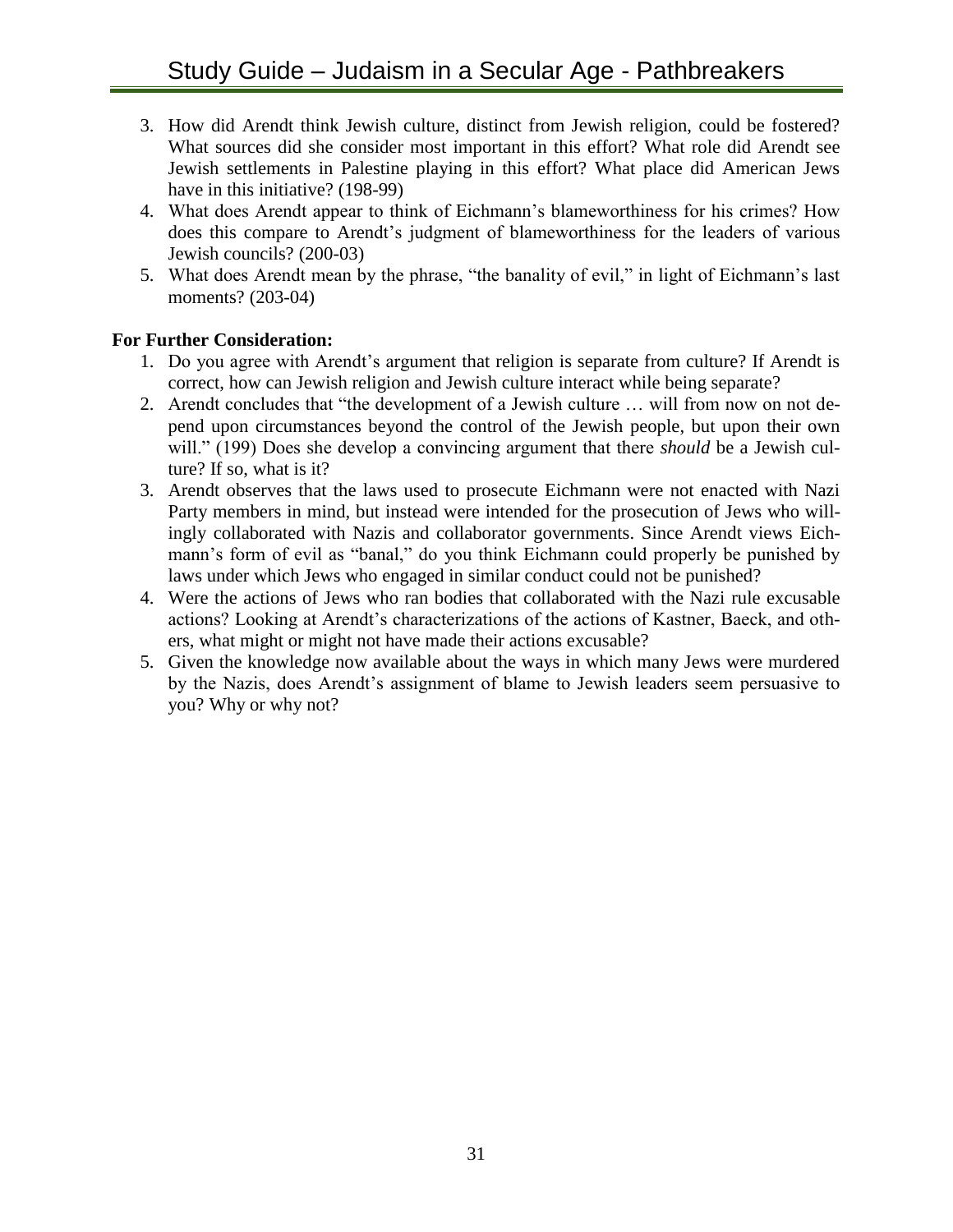# **STUDY GUIDE: ISAAC DEUTSCHER**

# **The Man and His Times:**

Isaac Deutscher was born in Cracow, Poland, in 1906 to an Orthodox Jewish family. He received a traditional Jewish education but later in his youth became a Hebrew-speaking Zionist. By 1926, however, Deutscher had joined the Communist Party in Poland, and he served as editor of a number of journals whose editorial content came from the Communist Party. In the early 1930s, he ceased to accept instructions from the Communist Party to characterize other socialist groups as "Social Fascists," and thus was ejected from the Polish Communist Party as a result of his disobedience.

In 1939, shortly before the outbreak of World War II, Deutscher moved to London, where he joined the editorial staff of several journals, including the *Economist*. He committed himself to historical research, and he became a noted biographer of both Stalin and Trotsky and an expert on Soviet Russia and Communism. Deutscher remained a Marxist, though he was best known as a critic of Stalin and Soviet-style Communism.

Deutscher visited Israel in 1953 and was initially supportive of the idea of Israel generally. Over time, however, he wrote critically against what he perceived as Israel's ultranationalism in a world he viewed as increasingly internationalist, and it has been reported that Deutscher's antagonistic writings toward Israel precluded him from obtaining a permanent job in British academia. Deutscher's commitment to internationalism was, however, sincere, and contributed to his ideas concerning the "non-Jewish Jew."

Deutscher died in England in 1967.

# **Questions for Discussion:**

- 1. Why does Deutscher retell the story of Elisha ben Abuyah and Rabbi Meir? (206-07)
- 2. According to Deutscher, what exceptional traits and circumstances did the "non-Jewish Jews" share that helped reveal their genius? (207-08)
- 3. Why does Deutscher insist that, despite the "non-Jewish Jew's" outsider status, she or he will inevitably have "the ultimate victory"? (209)
- 4. On what philosophical principles does Deutscher insist all the "non-Jewish Jews" share? Why does Deutscher insist that, even though the Holocaust complicates the picture, the "non-Jewish Jews'" universalist vision of the solidarity of mankind is correct? (209-11)
- 5. On what basis does Deutscher criticize the founding of a Jewish state? (211-12)

- 1. Why might the story of "Akher" (Elisha ben Abuyah) be a good or bad example of the history of "non-Jewish Jews"?
- 2. Deutscher contends that "non-Jewish Jews" were able to have influence over their broader cultures because of their liminal existence in both the Jewish and secular spheres. But Deutscher has few examples outside of  $19<sup>th</sup>$  and  $20<sup>th</sup>$  century Europe; his only such example is Spinoza. In light of this, what other explanations for the flourishing of "non-Jewish Jews" can you think of?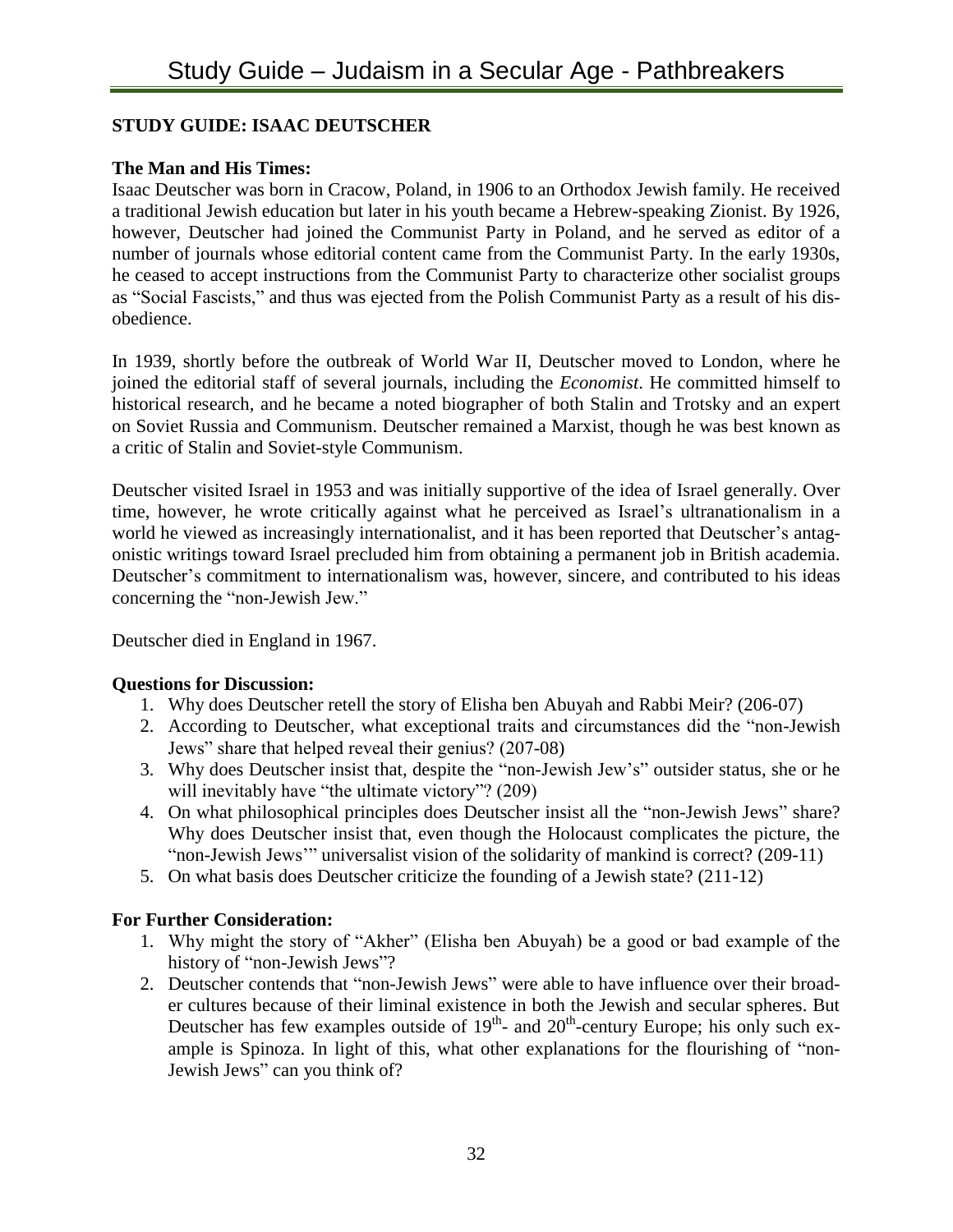- 3. Do you agree with Deutscher's contention that Marx, Trotsky, Luxemburg, and others of his "non-Jewish Jews" had "the ultimate victory" he claims for them?
- 4. Deutscher's argument is premised upon a certain view of how history will turn out. Is his theory on the "non-Jewish Jew" less valid if he was incorrect about such things as a trend toward solidarity among humankind?
- 5. Is Deutscher's approach to Israel one that you agree with? Why or why not?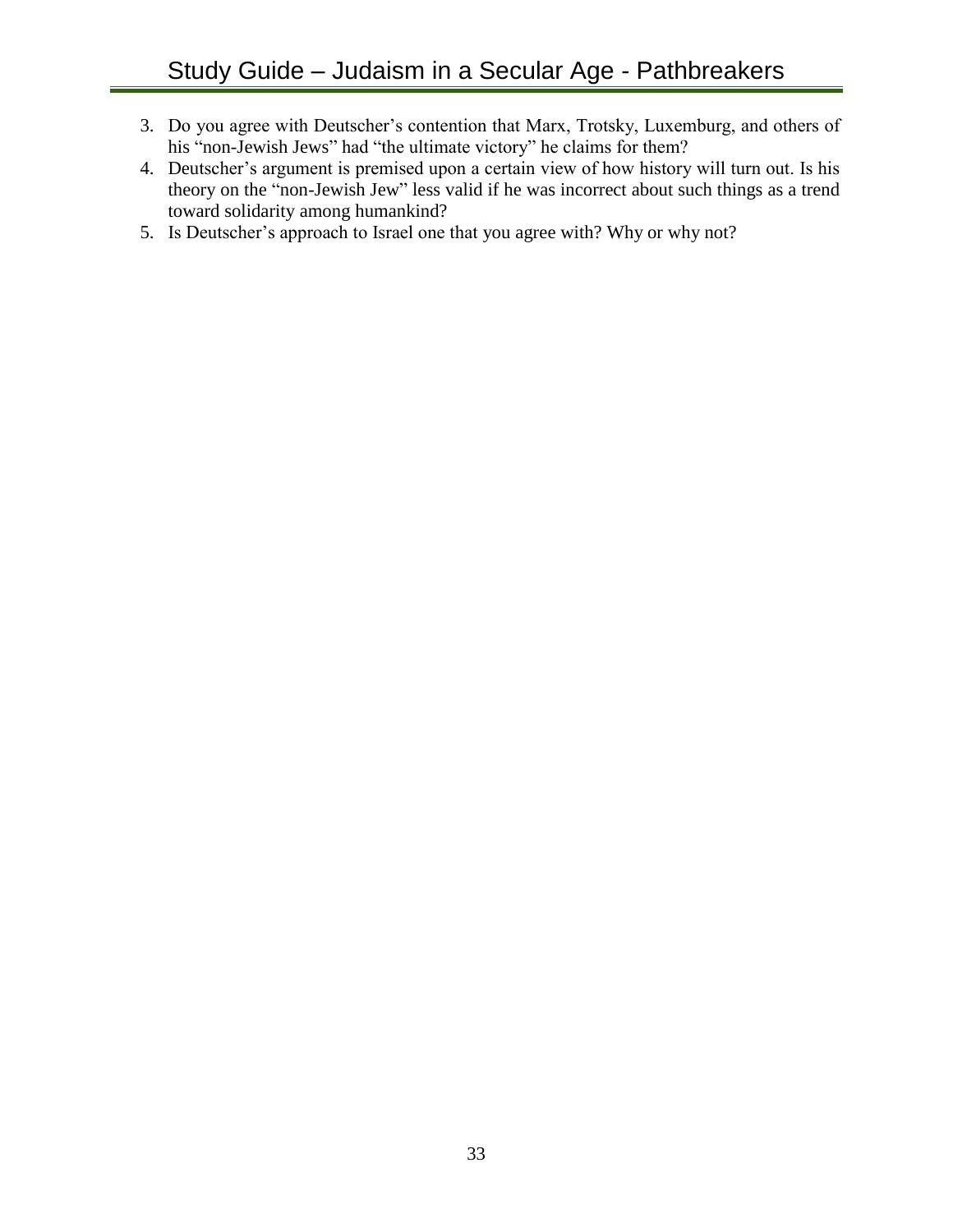# **STUDY GUIDE: ABRAHAM MASLOW**

# **The Man and His Times:**

Abraham Maslow was one of seven children born in Brooklyn, New York, to Russian Jewish immigrant parents. At an early age, Maslow was diagnosed as mentally ill by a psychologist. Nevertheless, he was able to overcome the anti-Semitism he experienced and attended college at the City College of New York, initially studying law before transferring to Cornell University and then back to City College, where he obtained his bachelor's degree. He then began graduate studies in psychology at the University of Wisconsin. Maslow performed research at Columbia University, and later joined the faculty of Brooklyn College, working there from 1937 to 1951 before moving to Brandeis University from 1951 to 1969.

Maslow was married and had children by the time World War II began, and thus was ineligible for recruitment into the military. In the wake of the war, while at Brooklyn College, Maslow first began to seriously question the dominant psychological theories of the time. His new inquiries and his observation of several of his mentors led him to develop the "third force" in psychology; namely, "humanistic psychology." This approach to psychology focused on a holistic view of persons and sought to help guide people toward self-actualization—that is, to be their best selves—rather than viewing persons as collections of pathologies.

One of the products of humanistic psychology—and perhaps the thing Maslow is best known for—is his hierarchy of needs. His later career focused on exploring why more people whose basic needs were met did not try to self-actualize. He also began to explore the nature of evil from a humanistic standpoint. In 1963, Maslow helped to found the Association for Humanistic Psychology, but he refused to accept nomination as its president so that humanistic psychology could develop its own identity separate from his reputation. In 1967, Maslow was named Humanist of the Year by the American Humanist Association.

In 1969, Maslow moved to California to work at a research institute. He died of a heart attack while jogging in 1970.

- 1. Does Maslow think human personality and human emotions of all types are inherently good or bad? What conclusions about the possibility of scientifically informed improvement does Maslow reach in light of his view of human nature? (214-16)
- 2. What does Maslow feel about the possibility of humans being good through their own abilities, without reference to any divinity? Why have humans not yet solved their own problems? (216-17)
- 3. What role does Maslow's experience with anti-Semitism appear to have played in his work and personal life? (217-18)
- 4. Where does Maslow think everyday forms of evil come from? Is this consistent with his overall approach to human psychology? (218)